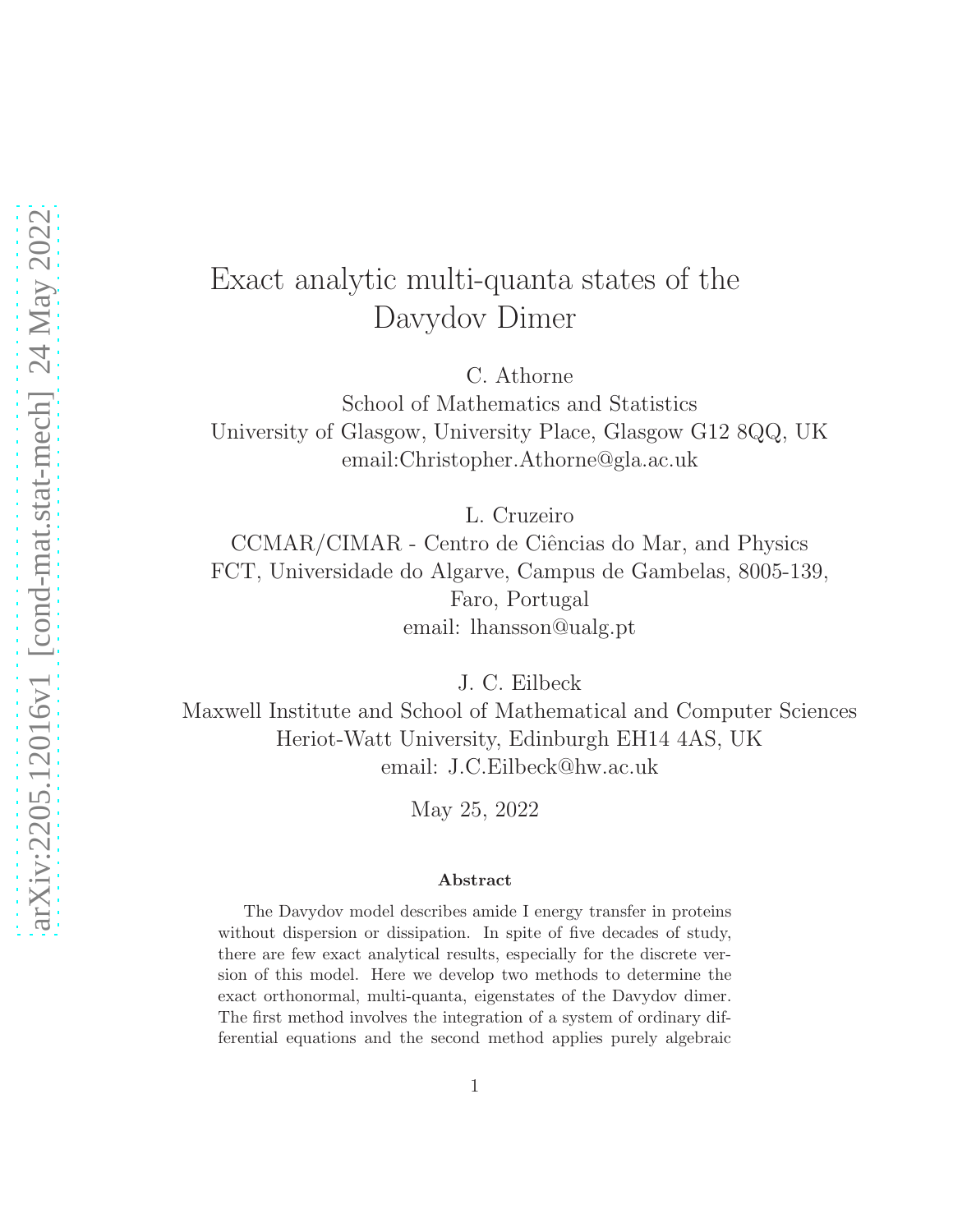methods to this problem. We obtain the general expression of the eigenvalues for any number of quanta and also, as examples, apply the methods to the detailed derivation of the eigenvectors for one to four quanta, plus a brief example in the case of  $n = 5$  and  $n = 6$ .

## 1 Introduction

The energy for most of the processes that keep cells alive comes from the chemical reaction of hydrolysis of adenosinetriphosphate (ATP). This chemical reaction is catalyzed by proteins and is used for processes like the transport of ions and other ligands across cell membranes, protein synthesis and folding, cell division, and many others. In spite of all the progress made about the molecular aspects of those processes, it is not yet known how the energy released in the hydrolysis of ATP is ultimately used for work. The basic assumption of the model due to the Ukrainian physicist Davydov [\[6,](#page-18-0) [7\]](#page-18-1) is that, in proteins, the energy released is stored in the form of amide I vibrations which are essentially stretching vibrations of the  $C=O$  groups. Formally, the Davydov model is analogous to the polaron model in which a free electron attracts the positive crystal sites, leading to a local distortion which, in turn, lowers the energy of the electron. The electron and its associated lattice distortion then move in a correlated manner in crystal, constituting a so-called self-trapped state or polaron. In the Davydov model, the role of the electron is played by the amide I vibration, and its interaction with the lattice sites is due to the dependence of the amide I energy on the length of the hydrogen bond that connects the  $C=O$  groups. When the energy of the distortion of the hydrogen-bonded lattice is smaller than the reduction in the amide I energy, the amide I also becomes self-trapped, in a state known as the Davydov soliton [\[6,](#page-18-0) [7,](#page-18-1) [15,](#page-19-0) [14\]](#page-19-1).

In the continuum approximation, it is possible to obtain analytical solutions for the amide I state and for the lattice distortion, in the form of localized sech pulses [\[6,](#page-18-0) [7,](#page-18-1) [1\]](#page-18-2). On the other hand, in the more realistic discrete version numerical simulations are the norm (see e.g. [\[15,](#page-19-0) [12,](#page-19-2) [11,](#page-19-3) [13,](#page-19-4) [14,](#page-19-1) [5,](#page-18-3) [2,](#page-18-4) [3,](#page-18-5) [8\]](#page-18-6)). Here, our aim was to determine exact analytical eigenstates of the Davydov dimer.

The amount of energy released in the hydrolysis of ATP estimated from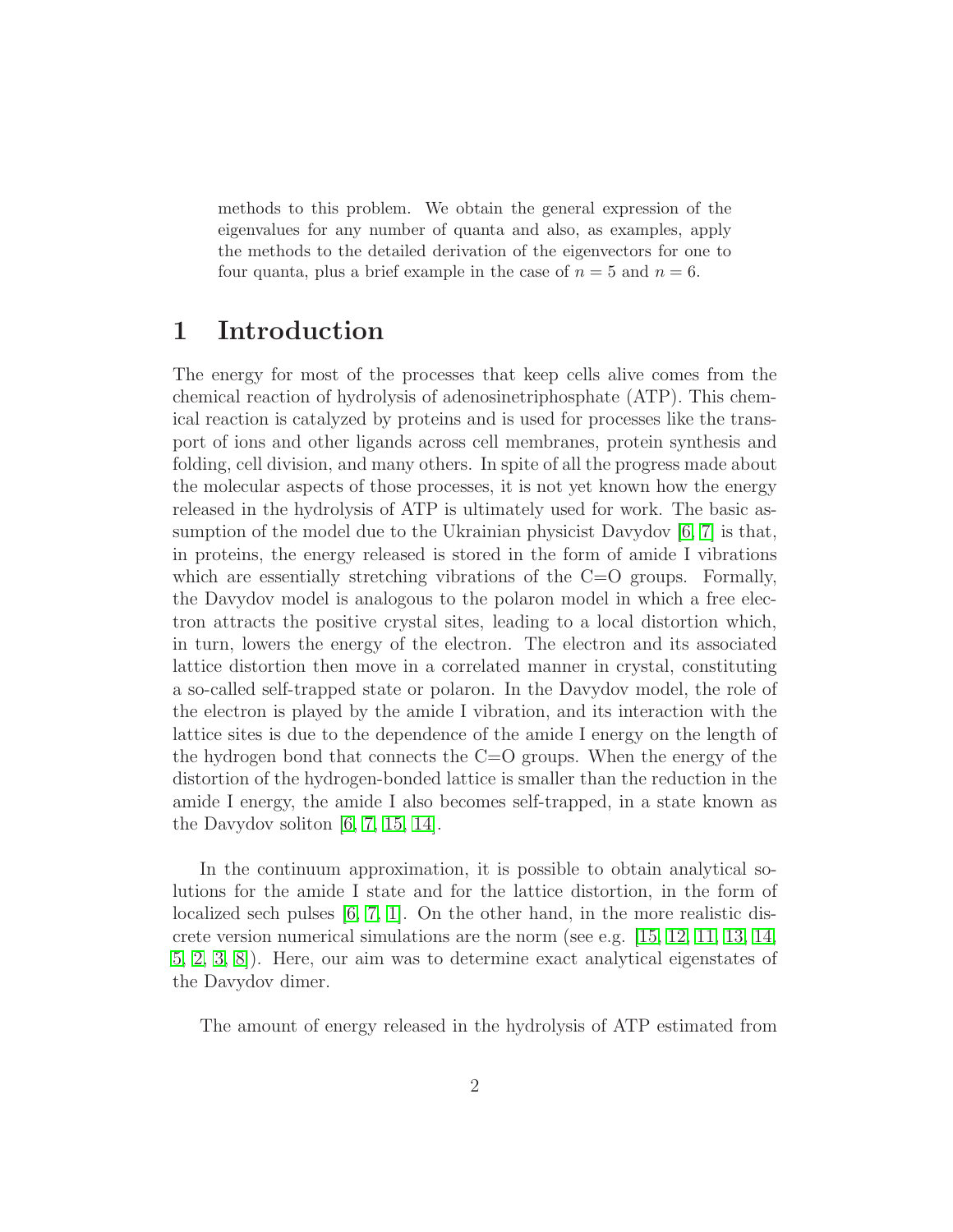reactions in solution is approximately 0.42 eV, enough to excite at most two quanta of amide I  $[15]$ . Thus, most studies of the Davydov model have essentially dealt with one quantum state. On the other hand, other estimates that apply detailed balance and calculate the energy necessary for specific cellular processes, can lead to a value of 0.63 eV, which is enough to excite three quanta of the amide I. Thus, in a few works, amide I states with more than two quanta have also been investigated [\[12,](#page-19-2) [11,](#page-19-3) [10,](#page-19-5) [13,](#page-19-4) [8\]](#page-18-6). As explained in the next section, we chose the mixed quantum-classical regime of the Davydov model in which the motion of the amide I sites is considered classical, and deal with the problem of determining multi-quanta states exactly within this framework (unlike in studies such as [\[12,](#page-19-2) [11,](#page-19-3) [10,](#page-19-5) [13,](#page-19-4) [8\]](#page-18-6)). However, because the number of coefficients needed to specify the amide I wave function is given by  $(n + f + 1)!/[n!(f - 1)!][16]$ , where f is the number of sites in the lattice and  $n$  is the number of quanta, and grows generally as  $f^n$ , we resort to the Davydov dimer  $(f = 2)$ .

### 2 The Davydov dimer

The Hamiltonian for the Davydov dimer is

<span id="page-2-0"></span>
$$
H' = \epsilon'(a_1^{\dagger}a_1 + a_2^{\dagger}a_2) + J(a_1^{\dagger}a_2 + a_2^{\dagger}a_1) - \chi u(a_1^{\dagger}a_1 - a_2^{\dagger}a_2) + \frac{1}{2}ku^2 + \frac{1}{2\mu}p^2,\tag{1}
$$

where  $a_i^{\dagger}$  ( $a_i$ ) are the boson creation (annihilation) operators for an amide I vibration in site  $i$ , the  $u$  is the displacement from the equilibrium value of the hydrogen bond between the two sites,  $p$  is the momentum associated with  $u, \epsilon'$  is the energy of the amide I at zero displacement, J is the dipoledipole interaction between amide I vibrations at neighbouring sites,  $\chi$  is the change in amide I energy with hydrogen-bond length, k is the elasticity of the hydrogen bond and  $\mu$  is the reduced mass of the two sites. While many authors consider the regime in which both the amide I and the hydrogen bond displacements are treated quantum mechanically, it has been shown that, in the thermal equilibrium regime, above 11 K its behaviour is indistinguishable from the mixed quantum-classical regime in which the displacements are treated classically [\[4\]](#page-18-7). Since we are concerned with events that take place at the (much higher) biological temperatures, in what follows the changes in hydrogen bond lengths shall be described as c-numbers. This constitutes the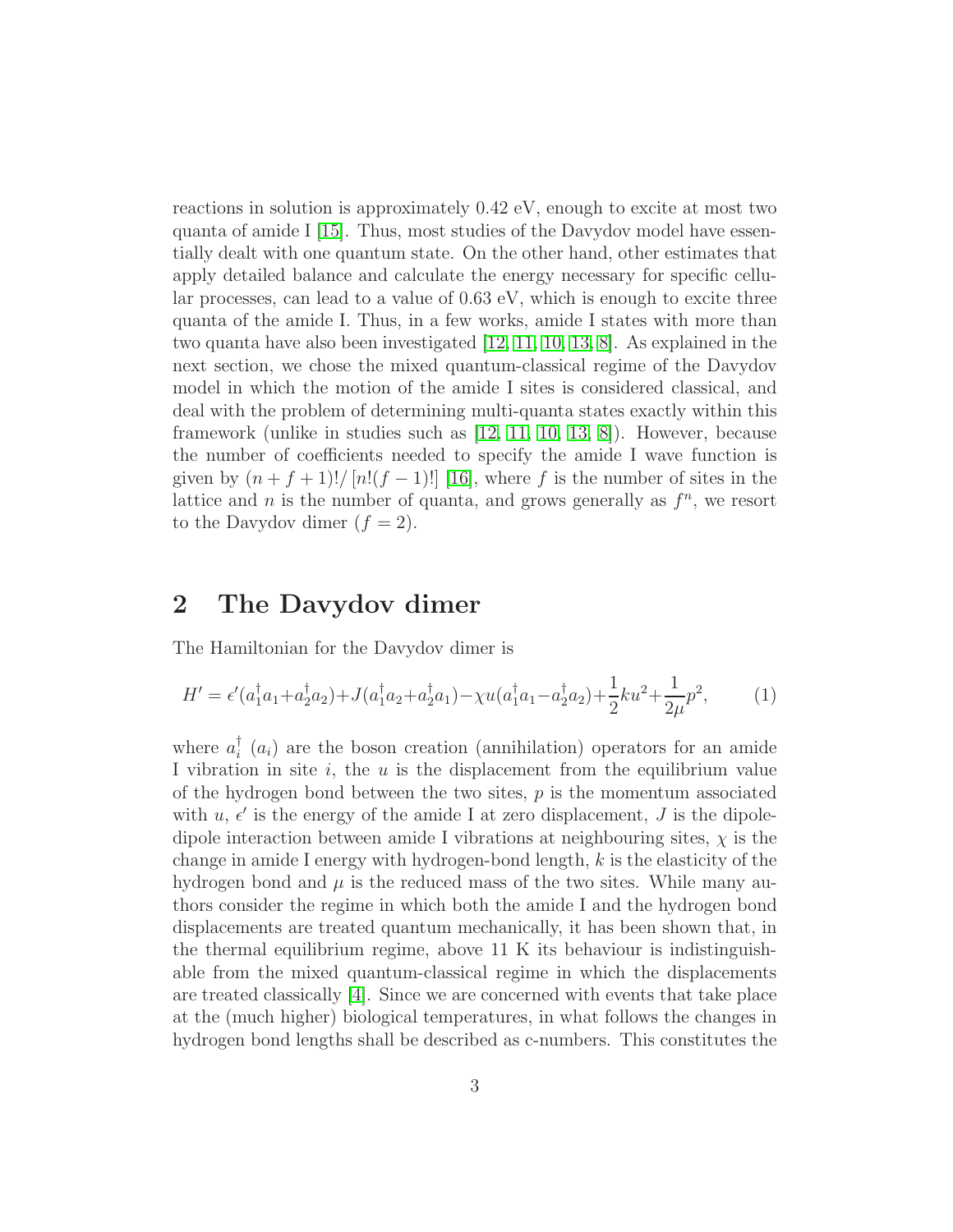mixed quantum-classical regime mentioned in the introduction.

Setting  $\epsilon = \epsilon' k / \chi^2$ ,  $V = J k / \chi^2$ , and  $U = k / \chi u$  and neglecting the kinetic energy of the lattice (the last term in [\(1\)](#page-2-0)) we get the following a-dimensional Hamiltonian  $H = k/\chi^2 H'$ :

<span id="page-3-0"></span>
$$
H = \epsilon (a_1^{\dagger} a_1 + a_2^{\dagger} a_2) + V(a_1^{\dagger} a_2 + a_2^{\dagger} a_1) - U(a_1^{\dagger} a_1 - a_2^{\dagger} a_2) + \frac{1}{2} U^2 \tag{2}
$$

For the eigenstate calculations we ignore the first and last terms which merely shift the eigenenergies. I.e., the eigenstates depend only on  $V$  and  $U$ .

### 3 Theory

To write the wavefunction we use a site-based basis set. Applying standard Dirac notation [\[16\]](#page-19-6), for the dimer we write interchangeably

$$
\left|\psi(n_i, n_j)\right\rangle = \left|n_i\right\rangle_1 \left|n_j\right\rangle_2
$$

for a state with  $n_i$  bosons on site 1 and  $n_j$  bosons on site 2. Note that our basis states are orthonormal

$$
_{k}\langle n_{i}|n_{j}\rangle _{\ell}=\delta _{i,j}\delta _{k,\ell}.
$$

With *n* quanta we have a basis set with  $N = n + 1$  elements

$$
\ket{\psi(n,0)}, \ket{\psi(n-1,1)}, \ket{\psi(n-2,2)}, \ldots, \ket{\psi(0,n)}.
$$

#### 3.1 Eigenstates for n=1

Let us first consider the case  $n = 1$ , in which there is only one amide I excitation in the dimer. In this case there are two basis functions, namely,  $|\psi_1\rangle = |\psi(1,0)\rangle$ , representing the state in which the amide I excitation is in site 1 and  $|\psi_2\rangle = |\psi(0,1)\rangle$ , representing the state in which the amide I excitation is in site 2. Other choices are possible, provided we have a complete set, and it is simplest to choose an orthonormal set. The matrix H that we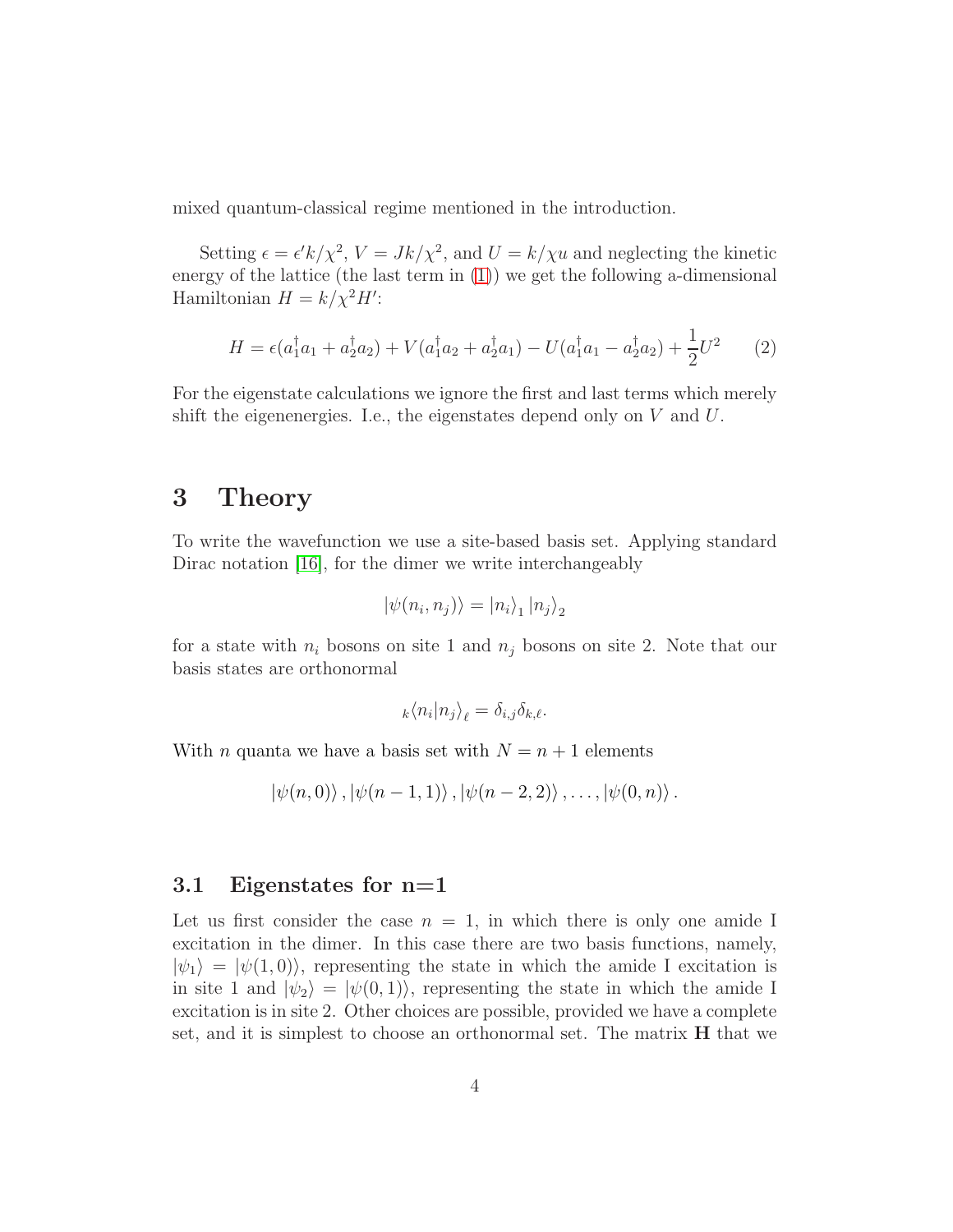end up with (see below) depends on this choice. With the basis set we have chosen, we have:

$$
H|\psi_1\rangle = V|\psi_2\rangle - U|\psi_1\rangle ,
$$

and

$$
H |\psi_2\rangle = V |\psi_1\rangle + U |\psi_2\rangle ,
$$

so the matrix  $\overline{H}$  is

$$
\overline{\mathbf{H}} = \langle \psi_i | H | \psi_j \rangle = \begin{bmatrix} -U & V \\ V & +U \end{bmatrix}.
$$

The eigenvalues are  $E = \pm \sqrt{(U^2 + V^2)}$ .

Since the eigenvalues are expressed in terms of  $\sqrt{(U^2+V^2)}$ , also for  $n>1$ , it makes sense to parameterize  $U, V$  as  $U = -R \cos(\theta), V = R \sin(\theta)$ . With this change the eigenvalues are  $E = \pm R$ , and the eigenvectors are simple functions of  $cos(\theta)$  and  $sin(\theta)$ . We will keep this parameterization in all that follows. We now have

$$
\overline{H} = R\sin(\theta)(a_1^\dagger a_2 + a_2^\dagger a_1) + R\cos(\theta)(a_1^\dagger a_1 - a_2^\dagger a_2),
$$

and

$$
\overline{\mathbf{H}} = \langle \psi_i | H | \psi_j \rangle = \begin{bmatrix} R \cos(\theta) & R \sin(\theta) \\ R \sin(\theta) & -R \cos(\theta) \end{bmatrix}.
$$

A simple calculation gives the eigenvalues of  $\overline{H}$  as  $E = \pm R$ , as expected. In the matrix  $\overline{H}$ , R is an overall multiplicative constant, which affects the eigenvalues but not the eigenvectors. So, for all values of  $n$ , we will switch to a modified Hamiltonian with  $R = 1$ . For  $n = 1$  we get:

<span id="page-4-0"></span>
$$
\mathbf{H} = \begin{bmatrix} \cos(\theta) & \sin(\theta) \\ \sin(\theta) & -\cos(\theta) \end{bmatrix}.
$$
 (3)

Given the eigenvalues of this new Hamiltonian, we can recover the eigenvalues of the original Hamiltonian [\(2\)](#page-3-0) by multiplying by R and adding  $n \epsilon + \frac{1}{2}$  $rac{1}{2}U^2$ .

In the following calculations we will be interested in increasing values of  $n$ , so it is worth a short discussion of the *eigenvectors* of  $H$  even in this trivial case. Eigenvectors are only unique up to a constant multiplying factor, and the algebraic manipulation system Maple gives the eigenvectors of  $H(3)$  $H(3)$ , as

$$
\left[ -\frac{\sin(\theta)}{\cos(\theta) \pm 1}, 1 \right]'
$$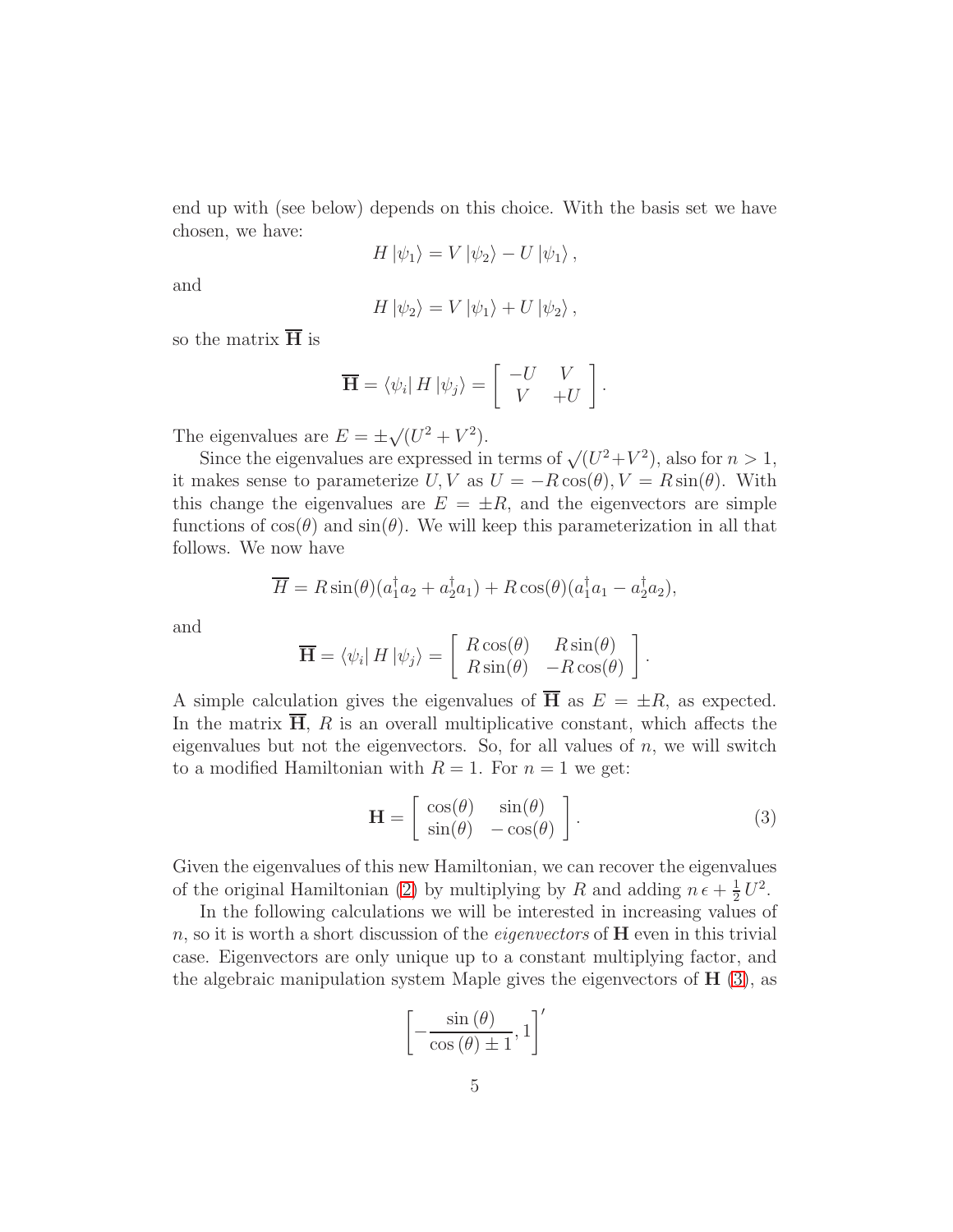which become

<span id="page-5-1"></span>
$$
[\sin(\theta), \mp 1 - \cos(\theta)]'
$$
 (4)

on multiplication by the denominators.

#### 3.2 Eigenstates for all values of  $n$

We wish to determine the analytical expressions for the eigenvalues and eigenvectors of the matrix  $H(3)$  $H(3)$  and of its generalizations to higher amide I quantum numbers,  $n > 1$ . To that end, we make use of the Lie Algebra,  $\mathfrak{sl}_2(\mathbb{C})$ . This is a complex, three dimensional vector space with basis  $\{e, f, h\}$  and a <sup>C</sup>-linear multiplication, <sup>∗</sup>, given by

$$
\mathbf{h} * \mathbf{e} = 2\mathbf{e}, \quad \mathbf{h} * \mathbf{f} = -2\mathbf{f}, \quad \mathbf{e} * \mathbf{f} = \mathbf{h}.
$$

There are representations of this algebra in which the roles of the basis elements are played by  $N \times N$  complex matrices, and the role of the multiplication operation by matrix commutation, for example:

$$
\mathbf{e} * \mathbf{f} = [\mathbf{e}, \mathbf{f}] = \mathbf{ef} - \mathbf{fe},
$$

etc.; the algebraic operations on the right hand side being straightforward matrix multiplication and addition.

The  $N \times N$  matrix representations of  $\mathfrak{sl}_2(\mathbb{C})$  are not unique but one "standard" representation is:

<span id="page-5-0"></span>
$$
\mathbf{h} = \sum_{i=1}^{N} (N - 2i + 1) \mathbf{E}_{i,i}
$$
 (5)

$$
e = \sum_{i=1}^{N-1} \sqrt{i(N-i)} E_{i,i+1}
$$
 (6)

$$
\mathbf{f} = \sum_{j=1}^{N-1} \sqrt{j(N-j)} \mathbf{E}_{j+1,j} \tag{7}
$$

 $\mathbf{E}_{i,j}$  being the  $N \times N$  matrix with unity in the  $(i, j)^{th}$  entry and zero elsewhere. Note, in particular, that **h** is a diagonal matrix with entries  $\{N - \}$  $1, N-3, \ldots, -N+3, -N+1$ .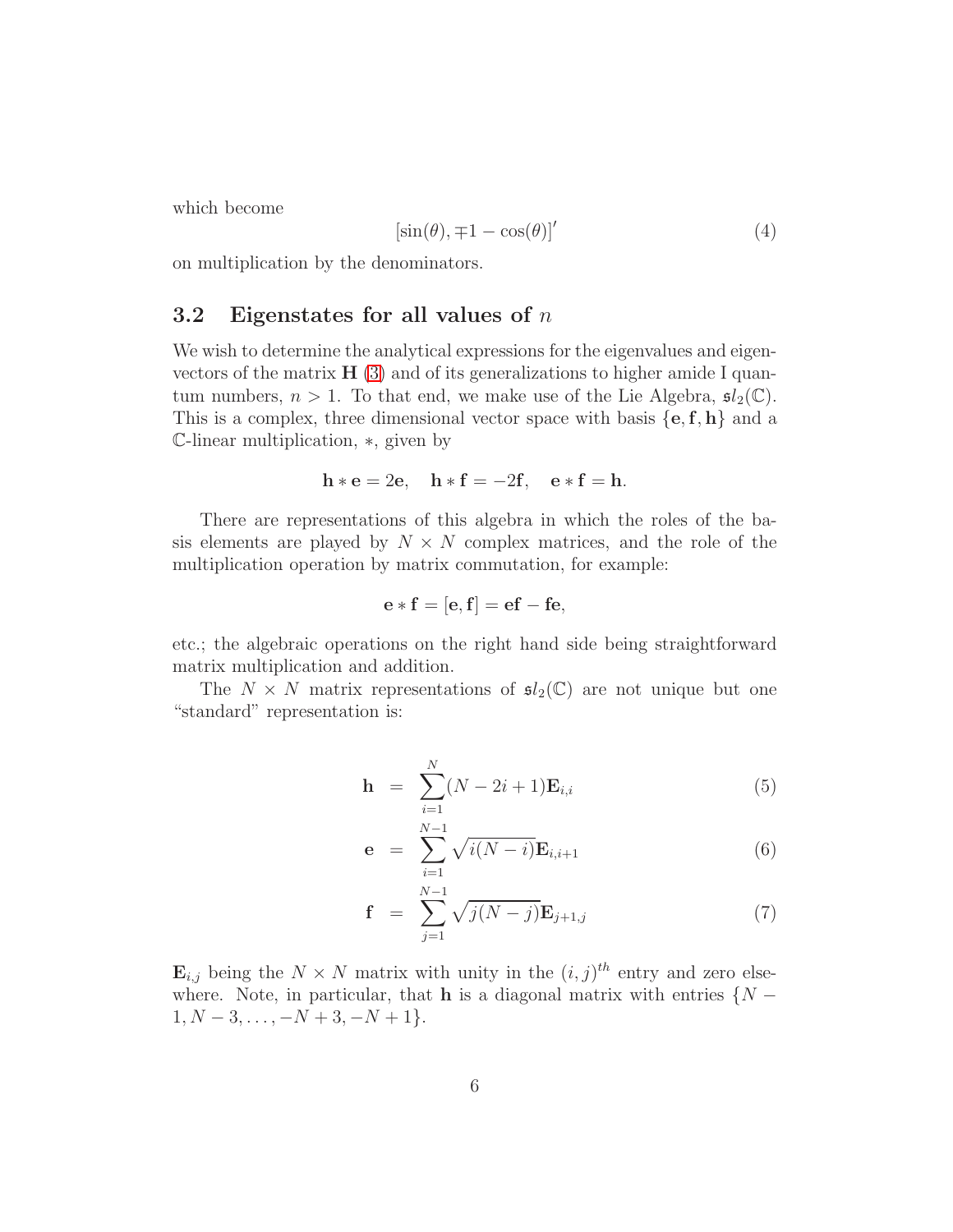As shown in section [4,](#page-9-0) the The H matrices of interest to us are all of the form

$$
\mathbf{H}(\theta) = \cos \theta \, \mathbf{h} + \sin \theta \, (\mathbf{e} + \mathbf{f}) \tag{8}
$$

with  $N = n+1$  and we wish to show that, in the first instance, the eigenvalues of H are constant.

It is easy to see that

$$
\frac{\partial \mathbf{H}(\theta)}{\partial \theta} = -\sin \theta \, \mathbf{h} + \cos \theta \, (\mathbf{e} + \mathbf{f})
$$

$$
= \frac{1}{2} (\mathbf{f} - \mathbf{e}) \ast \mathbf{H}
$$

$$
= [\mathbf{p}, \mathbf{H}].
$$

where  $p = \frac{1}{2}$  $\frac{1}{2}(\mathbf{f}-\mathbf{e})$  is a constant matrix. If we write  $P(\theta) = \exp(\mathbf{p}\theta)$  then

$$
\mathbf{H}(\theta) = P(\theta)\mathbf{H}(0)P^{-1}(\theta)
$$

$$
= P(\theta)\mathbf{h}P^{-1}(\theta)
$$

since  $H(0) = h$ . Thus, the eigenvalues of  $H(\theta)$  are the same as those of h, namely, they are its diagonal entries,  $\{-N+1, -N+3, \ldots, N-3, N-1\}.$ This proves that, in terms of the number  $n$  of amide I excitation, the energies of each eigenstate are simply given by:

<span id="page-6-1"></span>
$$
E_j = jR + n\epsilon + \frac{1}{2}U^2, \quad \text{for } j \text{ in } \{-n, -(n-2), \dots, (n-2), n\}. \tag{9}
$$

The corresponding eigenvectors, V, of  $H(\theta)$  are related to v, the eigenvectors of  $h$ , by

$$
V = P(\theta)v.
$$

where the v's are simply the standard basis for  $\mathbb{C}^N$ .

We can construct the  $V$ 's by converting the above equation into a set of linear ordinary differential equations and solving with appropriate initial conditions. Thus let v for  $i = 1, 2, ..., N = n + 1$  be the standard basis for  $\mathbb{C}^N$ . We solve the linear system

<span id="page-6-0"></span>
$$
\frac{\partial V}{\partial \theta} = \mathbf{p}V \tag{10}
$$

with initial condition  $V(0)^{(i)} = v^{(i)}$  for each i. Since  $e^T = f$ , we have  $p^T = -p$ and hence  $P(\theta)^T P(\theta) = \text{Id}$ . So,  $P(\theta)$  is a real unitary operator and if we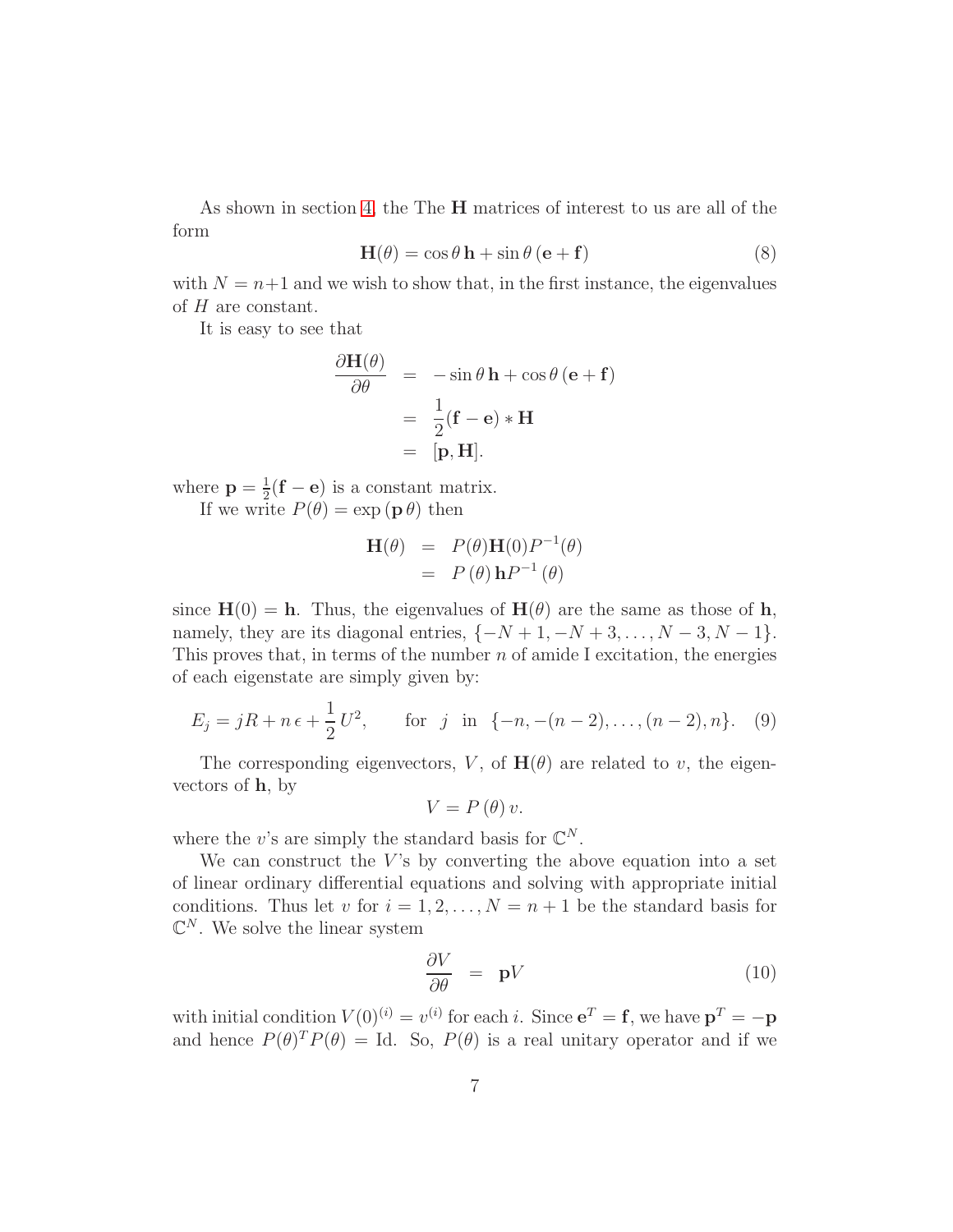choose  $V(0)^{(i)}$  to be normalized to unity,  $V(\theta)^{(i)}$  will be unit vectors also. If  $V(0)$  is real, then the solution will be real also. In section [4,](#page-9-0) examples of using eq.[\(10\)](#page-6-0) to determine exact normalized eigenvectors are presented. On the other hand, below we develop another, purely algebraic procedure for the same purpose.

The solutions to these equations belong to the span of a finite dimensional function space which we can describe if we know the eigenvalues of p; that is, if we could diagonalize **p** as a matrix with entries  $\mu_i$  for  $i = 1, \ldots, n$ , then the functions  $\exp \mu_i \theta$  will be a basis for the solution space. In fact it is not difficult to enlist the Lie representation theory again here. A complex representation of  $\mathfrak{sl}_2(\mathbb{C})$ , in which **p** spans the Cartan subalgebra, is given by the basis elements,

$$
\tilde{\mathbf{e}} = \frac{1}{2}(\mathbf{h} + i(\mathbf{e} + \mathbf{f})), \tag{11}
$$

$$
\tilde{\mathbf{f}} = \frac{1}{2}(\mathbf{h} - i(\mathbf{e} + \mathbf{f})), \tag{12}
$$

$$
\tilde{\mathbf{h}} = i(\mathbf{f} - \mathbf{e});\tag{13}
$$

that is, we have the commutation relations:

$$
[\tilde{\mathbf{h}}, \tilde{\mathbf{e}}] = 2\tilde{\mathbf{e}}, \quad [\tilde{\mathbf{h}}, \tilde{\mathbf{f}}] = -2\tilde{\mathbf{f}}, \quad [\tilde{\mathbf{e}}, \tilde{\mathbf{f}}] = 2\tilde{\mathbf{h}}.
$$

Note that  $\tilde{\mathbf{h}} = 2i\mathbf{p}$ .

Since  $\hat{h}$  acts diagonally on its eigenvectors, we seek a highest weight eigenvector,  $\tilde{v}$ , such that [\[9\]](#page-18-8):

<span id="page-7-0"></span>
$$
\tilde{\mathbf{h}}(\tilde{v}) = \tilde{\lambda}\tilde{v}, \quad \tilde{\mathbf{e}}(\tilde{v}) = 0.
$$
\n(14)

By the general representation theory [\[9\]](#page-18-8) it will be enough to show that  $\lambda = n$ . The other eigenvalues will then, by necessity, be  $n - 2, n - 4, \ldots, -n$ . Equation [\(14\)](#page-7-0) implies

$$
(\mathbf{h} + 2i\mathbf{f})\tilde{v} = \tilde{\lambda}\tilde{v}, \tag{15}
$$

$$
(\mathbf{h} - 2i\mathbf{e})\tilde{v} = -\tilde{\lambda}\tilde{v}, \tag{16}
$$

and each of these equations is respectively lower and upper triangular, so, in particular, the eigenvalues of  $h + 2i f$  are exactly the eigenvalues of h.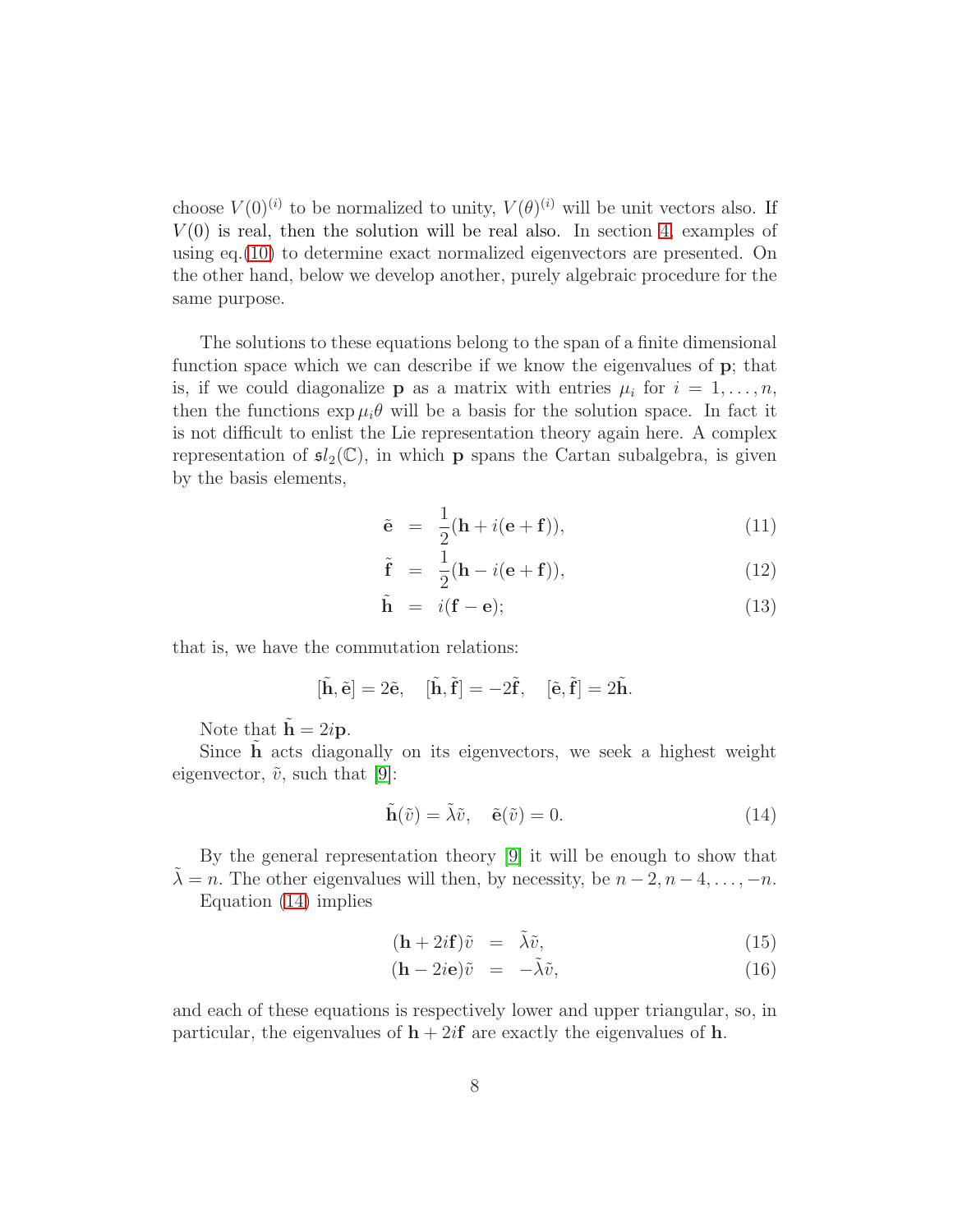Given the standard form of **h** with  $h_{11} = n$  we have an inductive argument: if  $\tilde{v}_1 \neq 0$  then  $\lambda = n$ ; if  $\tilde{v}_1 = 0$  then  $\tilde{v}_2 = 0$  and so on.

Hence  $\tilde{\mathbf{h}}$  has eigenvalues  $\{n, n-2, \ldots, -n\}$  and  $\mathbf{p} = -\frac{i}{2}$  $\frac{i}{2}\tilde{\mathbf{h}}$  has eigenvalues

$$
\left\{\frac{i}{2}n,\frac{i}{2}(n-2),\ldots,-\frac{i}{2}n\right\}.
$$

Our alternative construction of the eigenvectors can be made by identifying θ-dependent raising and lowering operators, defined below as  $f(θ)$  and  $e(θ)$ , respectively. The corresponding eigenvectors of **p**,  $u^j$  for  $j = 1, ..., N$ , can be calculated by applying powers of  $f$  to  $\tilde{v}$ . These are now complex valued eigenvectors. The eigenvalue of  $u^j$  is  $\mu_j = -i(N - 2j + 1)/2$ .

To solve the problem we need only express  $v^1 = (1, 0, \ldots, 0)$  as a linear sum of the  $u^j$ , with complex coefficients:

$$
v^1 = \sum_{j=1}^d c_j u^j,
$$

then

$$
V^{1} = \sum_{j=1}^{d} c_{j} \exp(\mathbf{p}\theta) u^{j}
$$

$$
= \sum_{j=1}^{d} c_{j} \exp(\mu_{j}\theta) u^{j}.
$$

This will be a real, unit vector.

To construct  $V^2$ , etc. note that we have raising and lowering operators:

$$
\mathbf{e}(\theta) = \exp(\mathbf{p}\theta)\mathbf{e}\exp(-\mathbf{p}\theta)
$$

$$
= \sum_{k=0}^{\infty} \frac{\theta^k}{k!} \text{ad}_{\mathbf{p}}^k \mathbf{e}
$$

$$
\mathbf{f}(\theta) = \exp(\mathbf{p}\theta)\mathbf{f}\exp(-\mathbf{p}\theta)
$$

$$
= \sum_{k=0}^{\infty} \frac{\theta^k}{k!} \text{ad}_{\mathbf{p}}^k \mathbf{f}
$$

for which we can obtain exact, finite expressions since

$$
ad_{\mathbf{p}}\mathbf{e} = \frac{1}{2}[\mathbf{f} - \mathbf{e}, \mathbf{e}] = -\frac{1}{2}\mathbf{h},
$$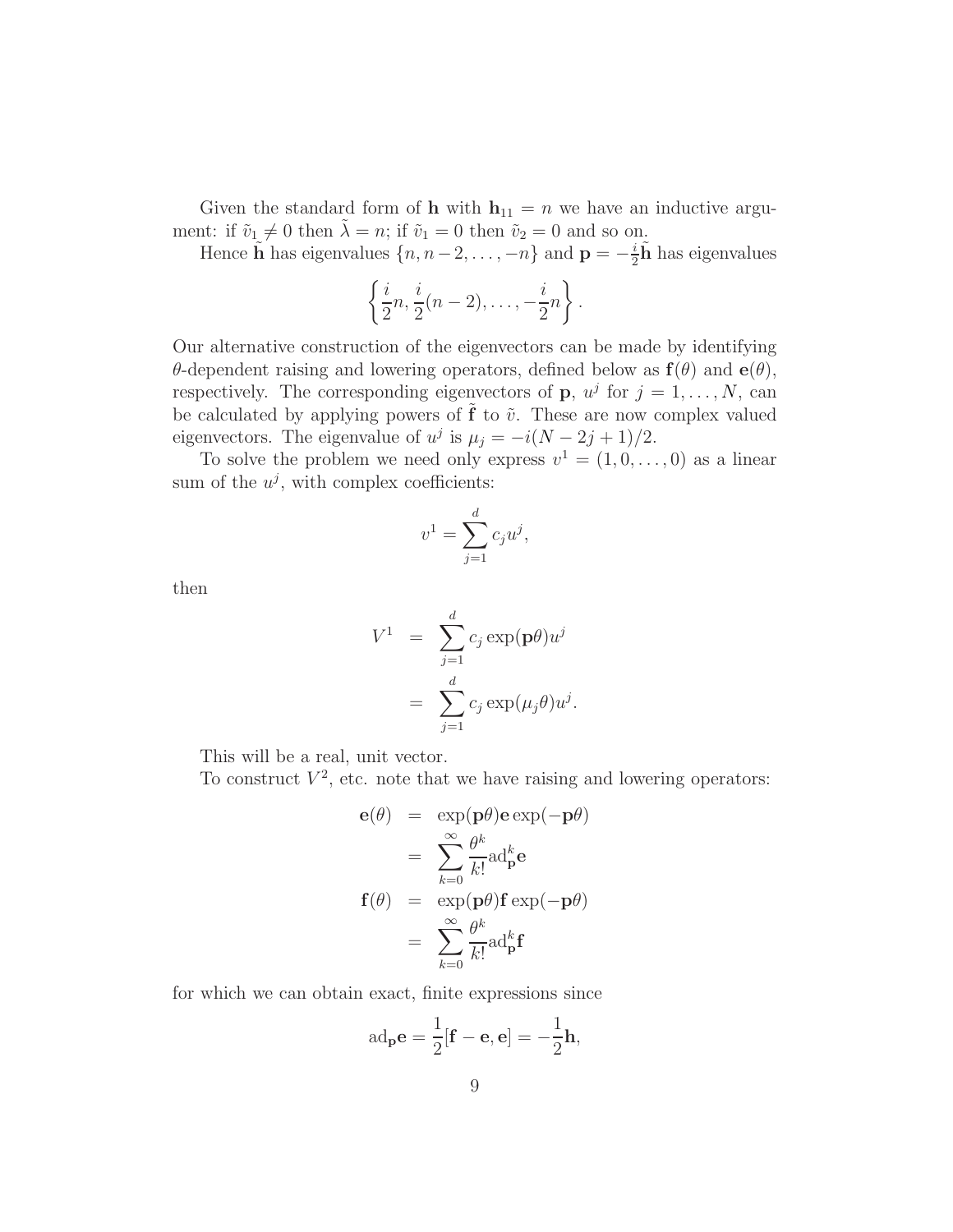$$
ad_{\mathbf{p}}^{2}\mathbf{e} = -\frac{1}{4}[\mathbf{f} - \mathbf{e}, \mathbf{h}] = -\frac{1}{2}(\mathbf{f} + \mathbf{e}),
$$

$$
ad_{\mathbf{p}}^{3}\mathbf{e} = -\frac{1}{4}[\mathbf{f} - \mathbf{e}, \mathbf{f} + \mathbf{e}] = \frac{1}{2}\mathbf{h},
$$

etc. That is,

$$
\mathbf{e}(\theta) = -\frac{1}{2}\sin\theta\,\mathbf{h} + \frac{1}{2}(1+\cos\theta)\mathbf{e} - \frac{1}{2}(1-\cos\theta)\mathbf{f},
$$

and, similarly,

$$
\mathbf{f}(\theta) = -\frac{1}{2}\sin\theta\,\mathbf{h} + \frac{1}{2}(1+\cos\theta)\mathbf{f} - \frac{1}{2}(1-\cos\theta)\mathbf{e}.
$$

Note the eigenvectors are functions of half-angles when  $n$  is even and integral angles when n is odd because  $f(\theta)$  is a function of  $\cos \theta$  and  $\sin \theta$ applied to half-angle functions and integral angle functions in each case.

Now  $f(\theta)$  applied to  $V^1$  gives  $V^2$  and so on but the normalization will not be preserved. To fix this we need to divide by a factor of  $\sqrt{j(N-j)}$  when applying  $f(\theta)$  to  $V^j$ .

We will illustrate this approach below in addition to the method solving  $(5-10).$  $(5-10).$  $(5-10).$ 

## <span id="page-9-0"></span>4 Applications of Lie theory to multi-quanta states

Let us now see how  $(5-10)$  $(5-10)$  can be used to determine the multi-quanta eigenstates of the Davydov dimer.

#### n=1 Case

Starting with  $n = 1$ , the matrices **h**, **f**, **e**, and **p** are:

$$
\mathbf{h} = \left[ \begin{array}{cc} 1 & 0 \\ 0 & -1 \end{array} \right], \mathbf{f} = \left[ \begin{array}{cc} 0 & 0 \\ 1 & 0 \end{array} \right], \mathbf{e} = \left[ \begin{array}{cc} 0 & 1 \\ 0 & 0 \end{array} \right], \mathbf{p} = \left[ \begin{array}{cc} 0 & -\frac{1}{2} \\ \frac{1}{2} & 0 \end{array} \right].
$$

and the ODEs [\(10\)](#page-6-0) for the components of eigenvectors are:

$$
\frac{d}{d\theta}V_1(\theta) = -\frac{1}{2}V_2(\theta)
$$
  

$$
\frac{d}{d\theta}V_2(\theta) = \frac{1}{2}V_1(\theta)
$$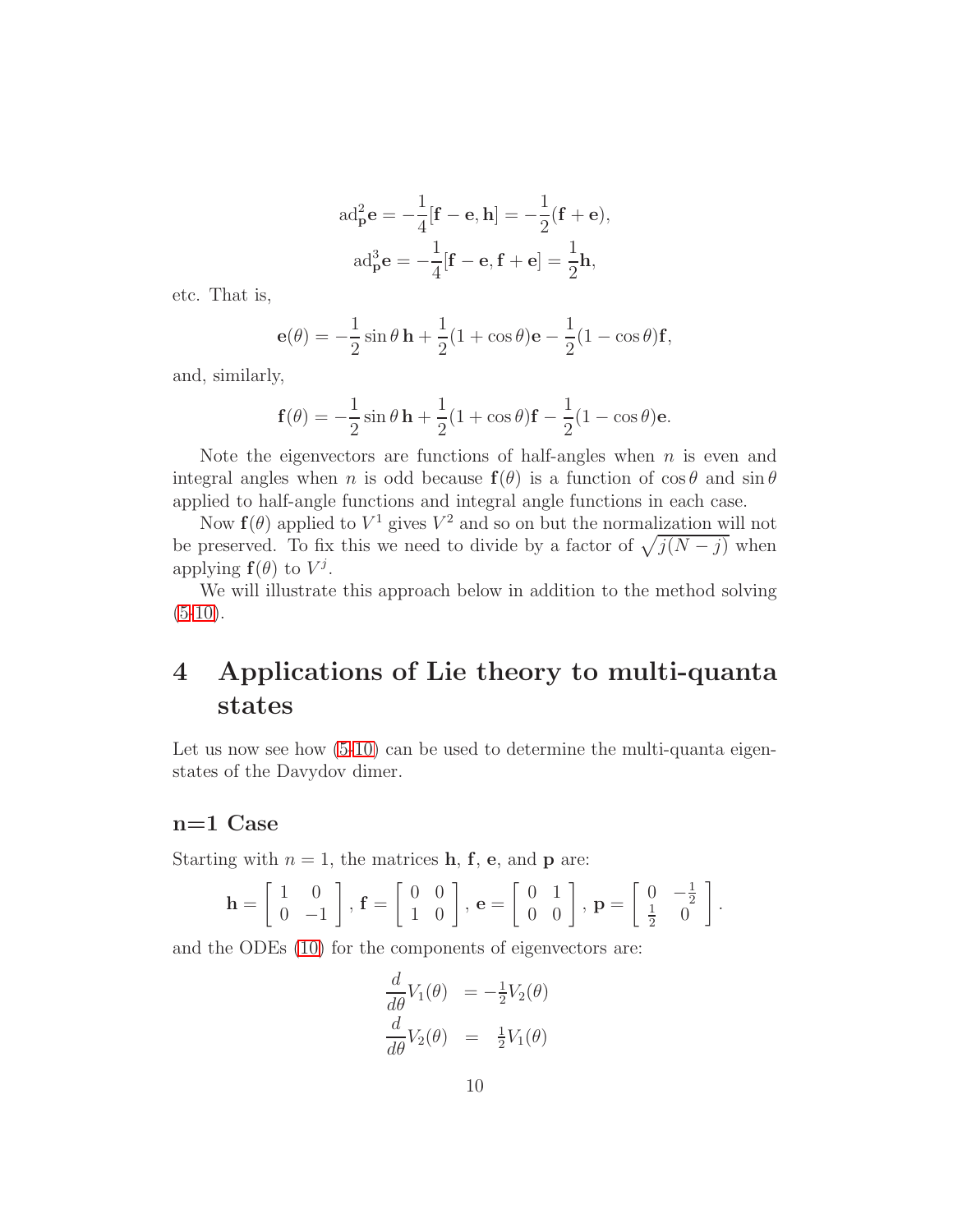with general solution

$$
V_1(\theta) = C_1 \sin\left(\frac{1}{2}\theta\right) + C_2 \cos\left(\frac{1}{2}\theta\right),
$$
  
\n
$$
V_2(\theta) = -C_1 \cos\left(\frac{1}{2}\theta\right) + C_2 \sin\left(\frac{1}{2}\theta\right).
$$

For the  $E_{-1} = -1$  eigenvalue, we have  $V_1(0) = 0$ ,  $V_2(0) = 1$  and hence

$$
C_1 = -1, \quad C_2 = 0,
$$

giving the eigenvector

$$
\left[\begin{array}{c}\sin\left(\frac{1}{2}\theta\right)\\-\cos\left(\frac{1}{2}\theta\right)\end{array}\right].
$$

which reduces to the normalized form of [\(4\)](#page-5-1) after trigometric substitutions. In the  $E = 1$  case, we have  $V_1(0) = 1$ ,  $V_2(0) = 0$  and hence

$$
C_1 = 0, \quad C_2 = 1,
$$

giving

$$
\begin{bmatrix}\n\cos\left(\frac{1}{2}\theta\right) \\
\sin\left(\frac{1}{2}\theta\right)\n\end{bmatrix}.
$$

orthogonal to the above and again a normalised form of [\(4\)](#page-5-1).

 $n = 2$  Case

We have

$$
\mathbf{H} = \begin{bmatrix} -2\cos(\theta) & \sqrt{2}\sin(\theta) & 0 \\ \sqrt{2}\sin(\theta) & 0 & \sqrt{2}\cos(\theta) \\ 0 & \sqrt{2}\sin(\theta) & 2\cos(\theta) \end{bmatrix}.
$$

In the Lie theory we have

$$
\mathbf{h} = \begin{bmatrix} 2 & 0 & 0 \\ 0 & 0 & 0 \\ 0 & 0 & -2 \end{bmatrix}, \mathbf{f} = \begin{bmatrix} 0 & 0 & 0 \\ \sqrt{2} & 0 & 0 \\ 0 & \sqrt{2} & 0 \end{bmatrix},
$$

$$
\mathbf{e} = \begin{bmatrix} 0 & \sqrt{2} & 0 \\ 0 & 0 & \sqrt{2} \\ 0 & 0 & 0 \end{bmatrix}, \mathbf{p} = \begin{bmatrix} 0 & -\frac{1}{\sqrt{2}} & 0 \\ \frac{1}{\sqrt{2}} & 0 & -\frac{1}{\sqrt{2}} \\ 0 & \frac{1}{\sqrt{2}} & 0 \end{bmatrix}.
$$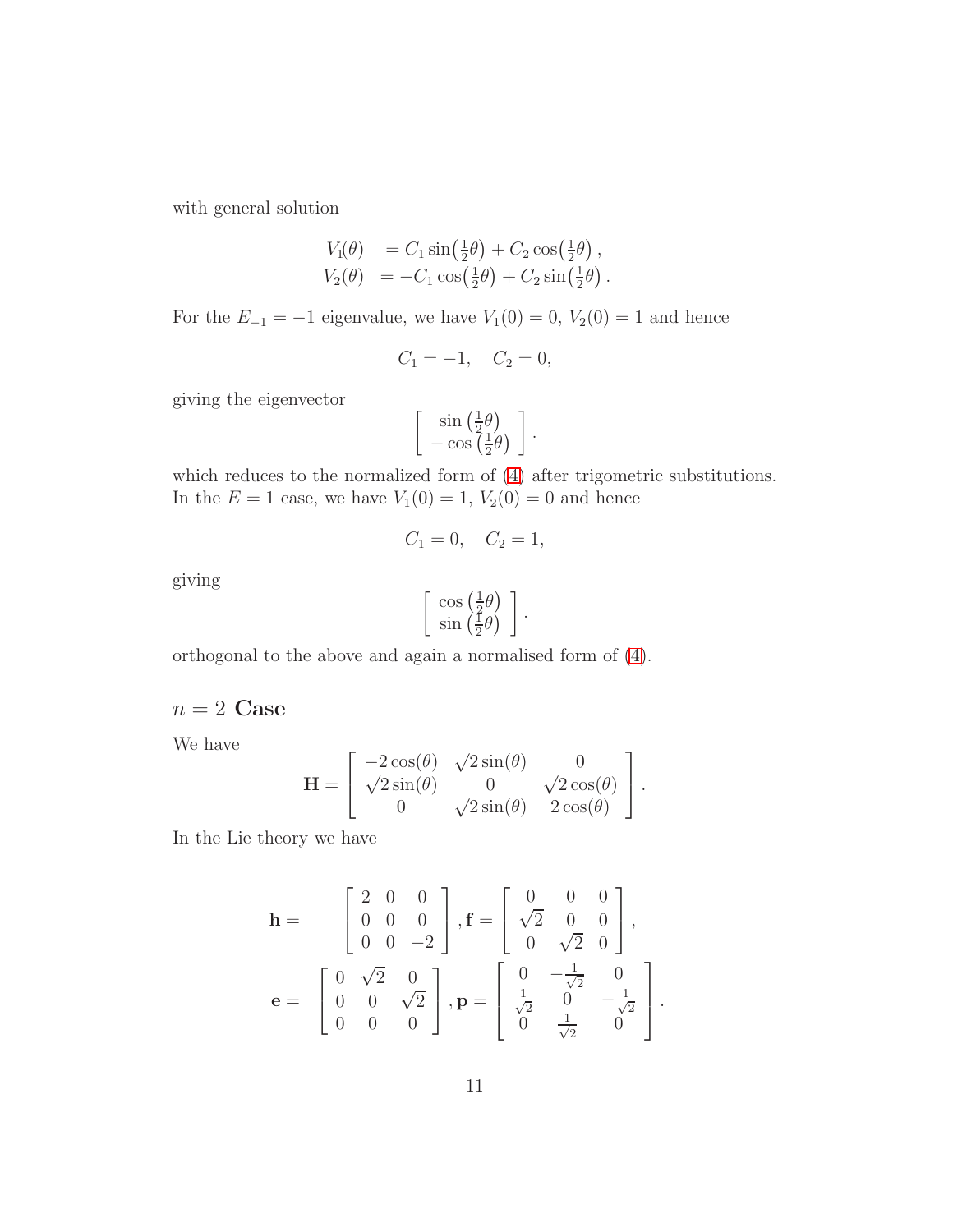The ODEs for components of eigenvectors are

$$
\frac{d}{d\theta}V_1(\theta) = -\frac{1}{\sqrt{2}}V_2(\theta)
$$

$$
\frac{d}{d\theta}V_2(\theta) = \frac{1}{\sqrt{2}}V_1(\theta) - \frac{1}{\sqrt{2}}V_3(\theta)
$$

$$
\frac{d}{d\theta}V_3(\theta) = \frac{1}{\sqrt{2}}V_2(\theta)
$$

with general solution

$$
V_1(\theta) = -\frac{1}{\sqrt{2}} \sin(\theta) C_3 + \frac{1}{\sqrt{2}} \cos(\theta) C_2 + C_1,
$$
  
\n
$$
V_2(\theta) = C_2 \sin(\theta) + C_3 \cos(\theta),
$$
  
\n
$$
V_3(\theta) = \frac{1}{\sqrt{2}} \sin(\theta) C_3 - \frac{1}{\sqrt{2}} \cos(\theta) C_2 + C_1.
$$

For the  $E = -2, 0, +2$  eigenvalues, we find in turn

$$
C_1 = \frac{1}{2}, C_2 = \frac{1}{\sqrt{2}}, C_3 = 0,
$$
  
\n
$$
C_1 = 0, C_2 = 0, C_3 = 1,
$$
  
\n
$$
C_1 = \frac{1}{2}, C_2 = -\frac{1}{\sqrt{2}}, C_3 = 0.
$$

 $n = 3$  Case

We have

$$
\mathbf{H} = \begin{bmatrix} -3\cos(\theta) & \sin(\theta)\sqrt{3} & 0 & 0 \\ \sin(\theta)\sqrt{3} & -\cos(\theta) & 2\sin(\theta) & 0 \\ 0 & 2\sin(\theta) & \cos(\theta) & \sin(\theta)\sqrt{3} \\ 0 & 0 & \sin(\theta)\sqrt{3} & 3\cos(\theta) \end{bmatrix}.
$$

with eigenvalues  $E = -3, -1, +1, +3$ .

In the Lie theory we have

$$
\mathbf{h} = \begin{bmatrix} 3 & 0 & 0 & 0 \\ 0 & 1 & 0 & 0 \\ 0 & 0 & -1 & 0 \\ 0 & 0 & 0 & -3 \end{bmatrix}, \mathbf{e} = \begin{bmatrix} 0 & \sqrt{3} & 0 & 0 \\ 0 & 0 & 2 & 0 \\ 0 & 0 & 0 & \sqrt{3} \\ 0 & 0 & 0 & 0 \end{bmatrix},
$$

$$
\mathbf{f} = \begin{bmatrix} 0 & 0 & 0 & 0 \\ \sqrt{3} & 0 & 0 & 0 \\ 0 & 2 & 0 & 0 \\ 0 & 0 & \sqrt{3} & 0 \end{bmatrix}, \mathbf{p} = \begin{bmatrix} 0 & -\frac{1}{2}\sqrt{3} & 0 & 0 \\ \frac{1}{2}\sqrt{3} & 0 & -1 & 0 \\ 0 & 1 & 0 & -\frac{1}{2}\sqrt{3} \\ 0 & 0 & \frac{1}{2}\sqrt{3} & 0 \end{bmatrix}.
$$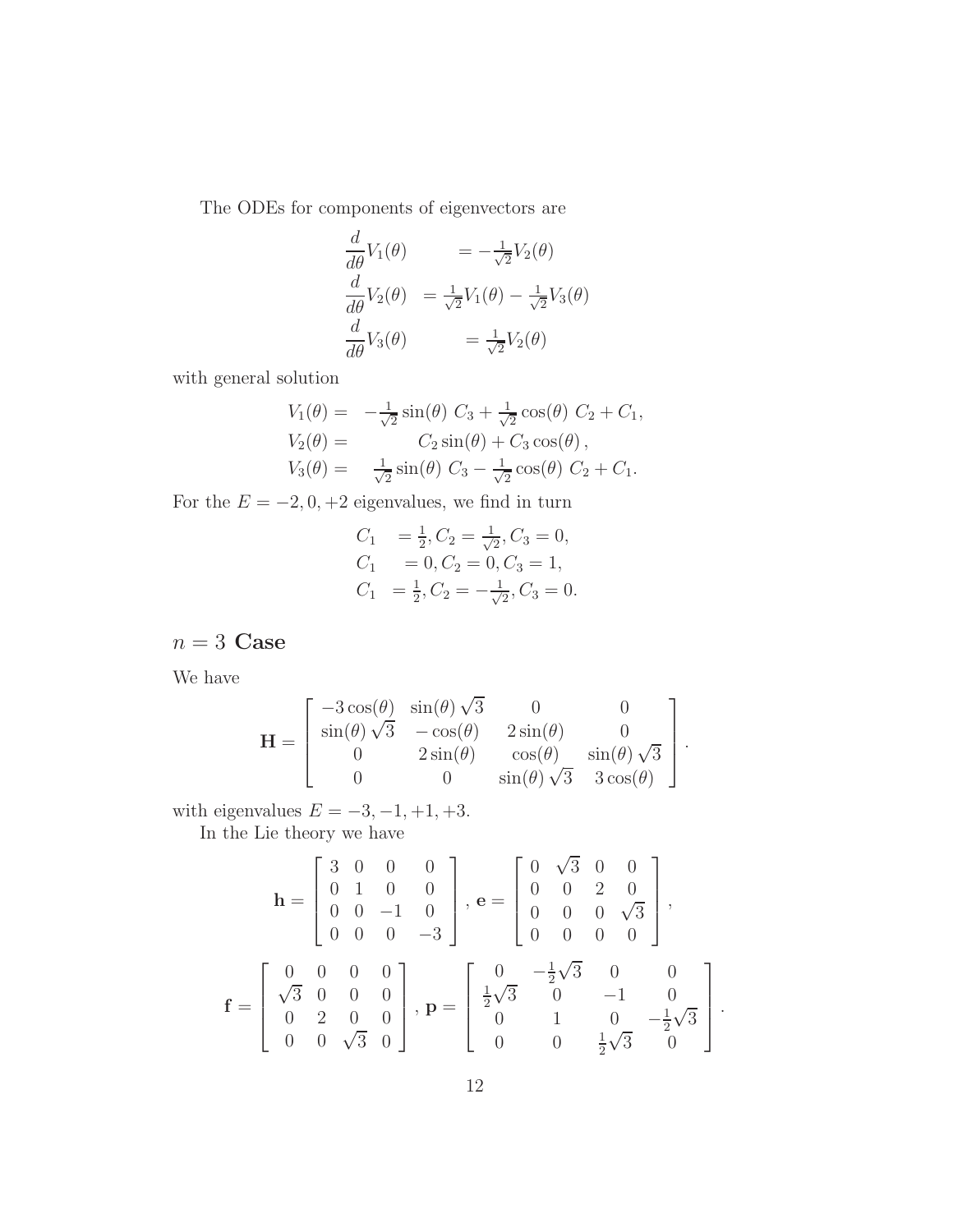$$
\frac{d}{d\theta}V_1(\theta) = -\frac{1}{2}\sqrt{3}V_2(\theta),
$$
  

$$
\frac{d}{d\theta}V_2(\theta) = \frac{1}{2}\sqrt{3}V_1(\theta) - V_3(\theta),
$$
  

$$
\frac{d}{d\theta}V_3(\theta) = V_2(\theta) - \frac{1}{2}\sqrt{3}V_4(\theta),
$$
  

$$
\frac{d}{d\theta}V_4(\theta) = \frac{1}{2}\sqrt{3}V_3(\theta).
$$

with solution

$$
V_1(\theta) = C_1 \sin(\frac{3}{2}\theta) + C_2 \cos(\frac{3}{2}\theta) + C_3 \sin(\frac{1}{2}\theta) + C_4 \cos(\frac{1}{2}\theta),
$$
  
\n
$$
V_2(\theta) = -\frac{1}{\sqrt{3}} \left( 3C_1 \cos(\frac{3}{2}\theta) - 3C_2 \sin(\frac{3}{2}\theta) + C_3 \cos(\frac{1}{2}\theta) - C_4 \sin(\frac{1}{2}\theta) \right),
$$
  
\n
$$
V_3(\theta) = -\frac{1}{\sqrt{3}} \left( 3C_2 \cos(\frac{3}{2}\theta) + 3C_1 \sin(\frac{3}{2}\theta) - C_4 \cos(\frac{1}{2}\theta) - C_3 \sin(\frac{1}{2}\theta) \right),
$$
  
\n
$$
V_4(\theta) = C_1 \cos(\frac{3}{2}\theta) - C_2 \sin(\frac{3}{2}\theta) - C_3 \cos(\frac{1}{2}\theta) + C_4 \sin(\frac{1}{2}\theta).
$$

For the eigenvalues  $\mathcal{E}_i$  we have sequentially

$$
C_1 = 0, C_2 = \frac{3}{4}, C_3 = 0, C_4 = \frac{1}{4},
$$
  
\n
$$
C_1 = -\frac{\sqrt{3}}{4}, C_2 = 0, C_3 = -\frac{\sqrt{3}}{4}, C_4 = 0,
$$
  
\n
$$
C_1 = 0, C_2 = \frac{\sqrt{3}}{4}, C_3 = 0, C_4 = -\frac{\sqrt{3}}{4},
$$
  
\n
$$
C_1 = -\frac{3}{4}, C_2 = 0, C_3 = \frac{1}{4}, C_4 = 0,
$$

giving the eigenvectors

$$
\begin{bmatrix}\n\frac{3}{4}\cos\left(\frac{\theta}{2}\right) + \frac{1}{4}\cos\left(\frac{3\theta}{2}\right) \\
\frac{\sqrt{3}}{4}\left(\sin\left(\frac{\theta}{2}\right) + \sin\left(\frac{3\theta}{2}\right)\right) \\
\frac{\sqrt{3}}{4}\left(\cos\left(\frac{\theta}{2}\right) - \cos\left(\frac{3\theta}{2}\right)\right) \\
\frac{3}{4}\sin\left(\frac{\theta}{2}\right) - \frac{1}{4}\sin\left(\frac{3\theta}{2}\right)\n\end{bmatrix}, \begin{bmatrix}\n-\frac{\sqrt{3}}{4}\left(\sin\left(\frac{\theta}{2}\right) + \sin\left(\frac{3\theta}{2}\right)\right) \\
\frac{1}{4}\cos\left(\frac{\theta}{2}\right) + \frac{3}{4}\cos\left(\frac{3\theta}{2}\right) \\
-\frac{1}{4}\sin\left(\frac{\theta}{2}\right) + \frac{3}{4}\sin\left(\frac{3\theta}{2}\right) \\
\frac{\sqrt{3}}{4}\left(\cos\left(\frac{\theta}{2}\right) - \frac{1}{4}\sin\left(\frac{3\theta}{2}\right)\right)\n\end{bmatrix},
$$
\n
$$
\begin{bmatrix}\n\frac{\sqrt{3}}{4}\left(\cos\left(\frac{\theta}{2}\right) - \cos\left(\frac{3\theta}{2}\right)\right) \\
\frac{1}{4}\sin\left(\frac{\theta}{2}\right) - \frac{3}{4}\sin\left(\frac{3\theta}{2}\right) \\
\frac{1}{4}\cos\left(\frac{\theta}{2}\right) + \frac{3}{4}\cos\left(\frac{3\theta}{2}\right)\n\end{bmatrix}, \begin{bmatrix}\n-\frac{3}{4}\sin\left(\frac{\theta}{2}\right) + \frac{1}{4}\sin\left(\frac{3\theta}{2}\right) \\
\frac{\sqrt{3}}{4}\left(\cos\left(\frac{\theta}{2}\right) - \cos\left(\frac{3\theta}{2}\right)\right) \\
-\frac{\sqrt{3}}{4}\left(\sin\left(\frac{\theta}{2}\right) + \sin\left(\frac{3\theta}{2}\right)\right)\n\end{bmatrix}.
$$

Note that the elements of these are now *linear* in sin and cos of  $\frac{\theta}{2}$  and  $\frac{3\theta}{2}$ .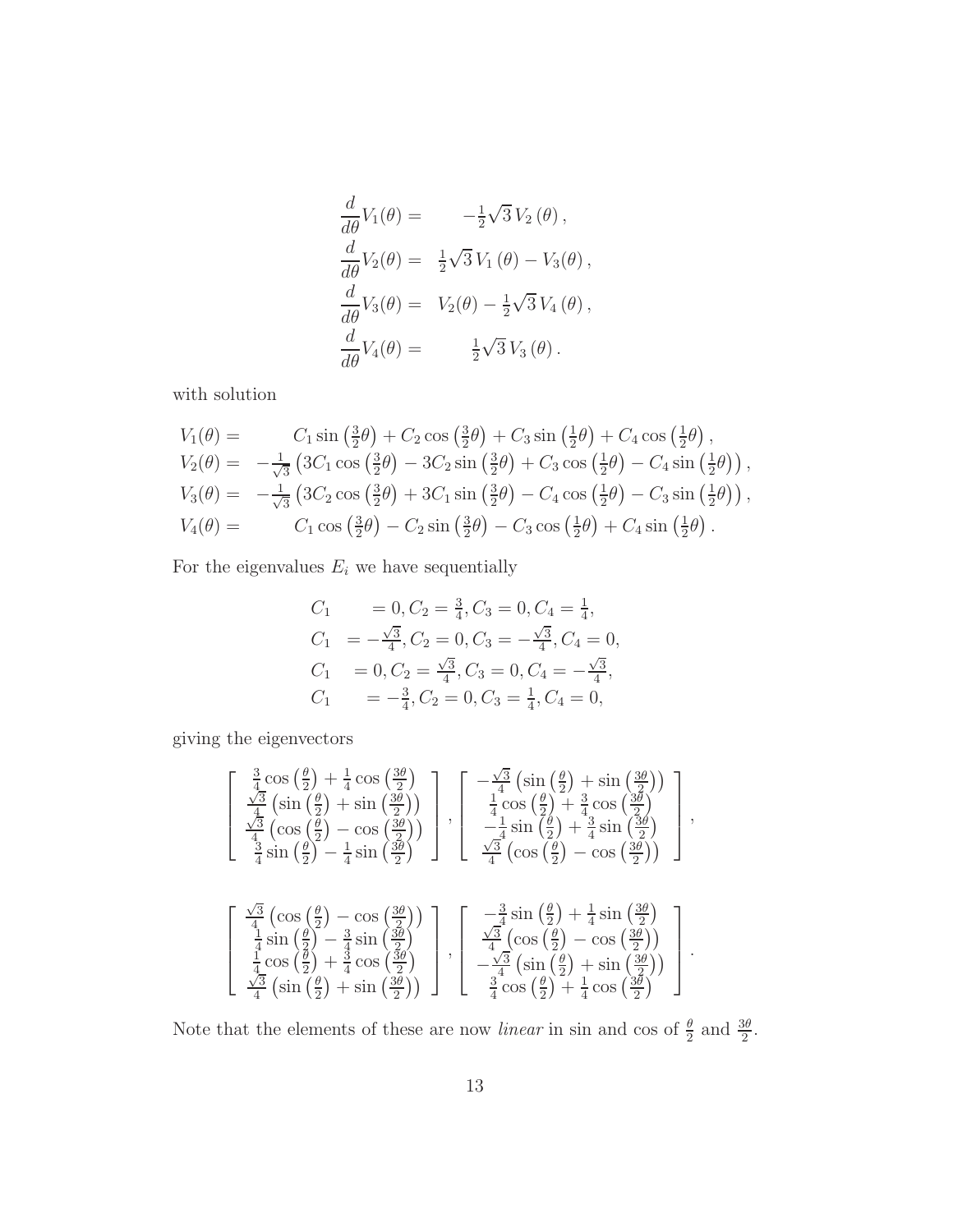$n=4\,$  Case

$$
\mathbf{H} = \begin{bmatrix} 4\cos(\theta) & 2\sin(\theta) & 0 & 0 & 0 \\ 2\sin(\theta) & 2\cos(\theta) & \sin(\theta)\sqrt{6} & 0 & 0 \\ 0 & \sin(\theta)\sqrt{6} & 0 & \sin(\theta)\sqrt{6} & 0 \\ 0 & 0 & \sin(\theta)\sqrt{6} & -2\cos(\theta) & 2\sin(\theta) \\ 0 & 0 & 0 & 2\sin(\theta) & -4\cos(\theta) \end{bmatrix}
$$

with eigenvalues  $E = -4, -2, 0, 2, 4$ .

In the Lie theory we have

$$
\mathbf{h} = \begin{bmatrix} 4 & 0 & 0 & 0 & 0 \\ 0 & 2 & 0 & 0 & 0 \\ 0 & 0 & 0 & 0 & 0 \\ 0 & 0 & 0 & -2 & 0 \\ 0 & 0 & 0 & 0 & -4 \end{bmatrix}, \mathbf{e} = \begin{bmatrix} 0 & 2 & 0 & 0 & 0 \\ 0 & 0 & \sqrt{6} & 0 & 0 \\ 0 & 0 & 0 & \sqrt{6} & 0 \\ 0 & 0 & 0 & 0 & 2 \\ 0 & 0 & 0 & 0 & 0 \end{bmatrix},
$$

$$
\mathbf{f} = \begin{bmatrix} 0 & 0 & 0 & 0 & 0 \\ 2 & 0 & 0 & 0 & 0 \\ 0 & \sqrt{6} & 0 & 0 & 0 \\ 0 & 0 & \sqrt{6} & 0 & 0 \\ 0 & 0 & 0 & 2 & 0 \end{bmatrix}, \mathbf{p} = \begin{bmatrix} 0 & -1 & 0 & 0 & 0 \\ 1 & 0 & -\frac{\sqrt{6}}{2} & 0 & 0 \\ 0 & \frac{\sqrt{6}}{2} & 0 & -\frac{\sqrt{6}}{2} & 0 \\ 0 & 0 & \frac{\sqrt{6}}{2} & 0 & -1 \\ 0 & 0 & 0 & 1 & 0 \end{bmatrix}
$$

$$
\frac{d}{d\theta}V_1(\theta) = -V_2(\theta),
$$
  
\n
$$
\frac{d}{d\theta}V_2(\theta) = V_1(\theta) - \sqrt{\frac{3}{2}}V_3(\theta),
$$
  
\n
$$
\frac{d}{d\theta}V_3(\theta) = \sqrt{\frac{3}{2}}V_2(\theta) - \sqrt{\frac{3}{2}}V_4(\theta),
$$
  
\n
$$
\frac{d}{d\theta}V_4(\theta) = \frac{1}{2}\sqrt{3}V_3(\theta) - V_5(\theta),
$$
  
\n
$$
\frac{d}{d\theta}V_5(\theta) = V_4(\theta).
$$

general solution is

$$
V_1(\theta) = C_1 + C_2 \sin(2\theta) + C_3 \cos(2\theta) + C_4 \sin(\theta) + C_5 \cos(\theta),
$$
  
\n
$$
V_2(\theta) = -2C_2 \cos(2\theta) + 2C_3 \sin(2\theta) - C_4 \cos(\theta) + C_5 \sin(\theta),
$$
  
\n
$$
V_3(\theta) = -\frac{\sqrt{6}}{3} (3C_2 \sin(2\theta) + 3C_3 \cos(2\theta) - C_1),
$$
  
\n
$$
V_4(\theta) = 2C_2 \cos(2\theta) - 2C_3 \sin(2\theta) - C_4 \cos(\theta) + C_5 \sin(\theta),
$$
  
\n
$$
V_5(\theta) = C_2 \sin(2\theta) + C_3 \cos(2\theta) - C_4 \sin(\theta) - C_5 \cos(\theta) + C_1
$$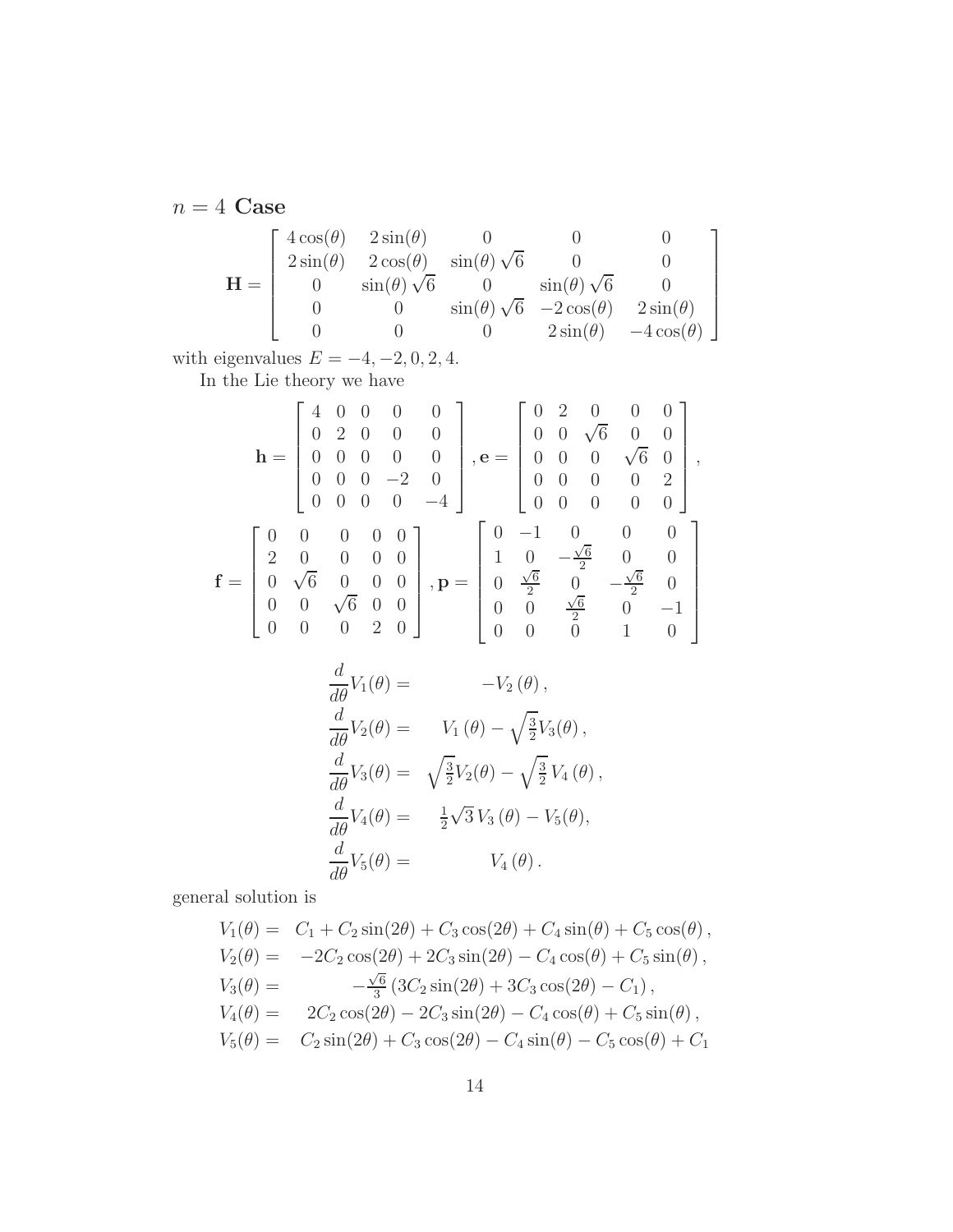For the eigenvectors corresponding to  $E_1, \ldots, E_5$ , we have respectively

$$
C_1 = 3/8, C_2 = 0, C_3 = 1/8, C_4 = 0, C_5 = 1/2,
$$
  
\n
$$
C_1 = 0, C_2 = 1/4, C_3 = 0, C_4 = -1/2, C_5 = 0,
$$
  
\n
$$
C_1 = \sqrt{6}/8, C_2 = 0, C_3 = -\sqrt{6}/8, C_4 = 0, C_5 = 0,
$$
  
\n
$$
C_1 = 0, C_2 = 1/4, C_3 = 0, C_4 = -1/2, C_5 = 0,
$$
  
\n
$$
C_1 = 3/8, C_2 = 0, C_3 = 1/8, C_4 = 0, C_5 = -1/2.
$$

So the eigenvectors are

$$
\begin{bmatrix}\n\frac{3}{8} + \frac{1}{8}\cos(2\theta) + \frac{1}{2}\cos(\theta) \\
\frac{1}{4}\sin(2\theta) + \frac{1}{2}\sin(\theta) \\
\frac{\sqrt{6}}{4}\sin(2\theta) + \frac{1}{2}\sin(\theta) \\
-\frac{1}{4}\sin(2\theta) + \frac{1}{2}\sin(\theta) \\
\frac{3}{8} + \frac{1}{8}\cos(2\theta) - \frac{1}{2}\sin(\theta)\n\end{bmatrix}, \begin{bmatrix}\n-\frac{1}{2}\sin(\theta) - \frac{1}{4}\sin(2\theta) \\
\frac{1}{2}\cos(\theta) + \frac{1}{2}\cos(2\theta) \\
\frac{1}{2}\sin(2\theta) \\
\frac{1}{2}\sin(\theta) - \frac{1}{4}\sin(2\theta)\n\end{bmatrix},
$$
\n
$$
\begin{bmatrix}\n\frac{\sqrt{6}}{8}(1 - \cos(2\theta)) \\
-\frac{\sqrt{6}}{4}\sin(2\theta) \\
\frac{1}{4}(3\cos(2\theta) + 1) \\
\frac{\sqrt{6}}{4}\sin(2\theta)\n\end{bmatrix}, \begin{bmatrix}\n\frac{1}{4}\sin(2\theta) - \frac{1}{2}\sin(\theta) \\
-\frac{1}{2}\cos(2\theta) + \frac{1}{2}\cos(\theta) - \frac{\sqrt{6}}{4}\sin(2\theta) \\
\frac{1}{4}\cos(2\theta) + \frac{1}{2}\cos(\theta) \\
\frac{\sqrt{6}}{8}(1 - \cos(2\theta))\n\end{bmatrix},
$$
\n
$$
\begin{bmatrix}\n\frac{3}{8} + \frac{1}{8}\cos(2\theta) - \frac{1}{2}\cos(\theta) \\
\frac{1}{4}\sin(2\theta) + \frac{1}{2}\sin(\theta) \\
\frac{\sqrt{6}}{4}\sin(2\theta) - \frac{1}{2}\sin(\theta) \\
\frac{\sqrt{6}}{4}\sin(2\theta) - \frac{1}{2}\sin(\theta) \\
-\frac{1}{4}\sin(2\theta) - \frac{1}{2}\sin(\theta)\n\end{bmatrix},
$$

## $n = 5$  Case

The eigenvalues are  $E = -5, -3, -1, 1, 3, 5$ . The eigenvector calculations go through as before, with the components of the eigenvectors given as linear sums of cos and sin of  $\frac{\theta}{2}, \frac{3\theta}{2}$  $\frac{3\theta}{2}$ , and  $\frac{5\theta}{2}$ . For example the eigenvector correspond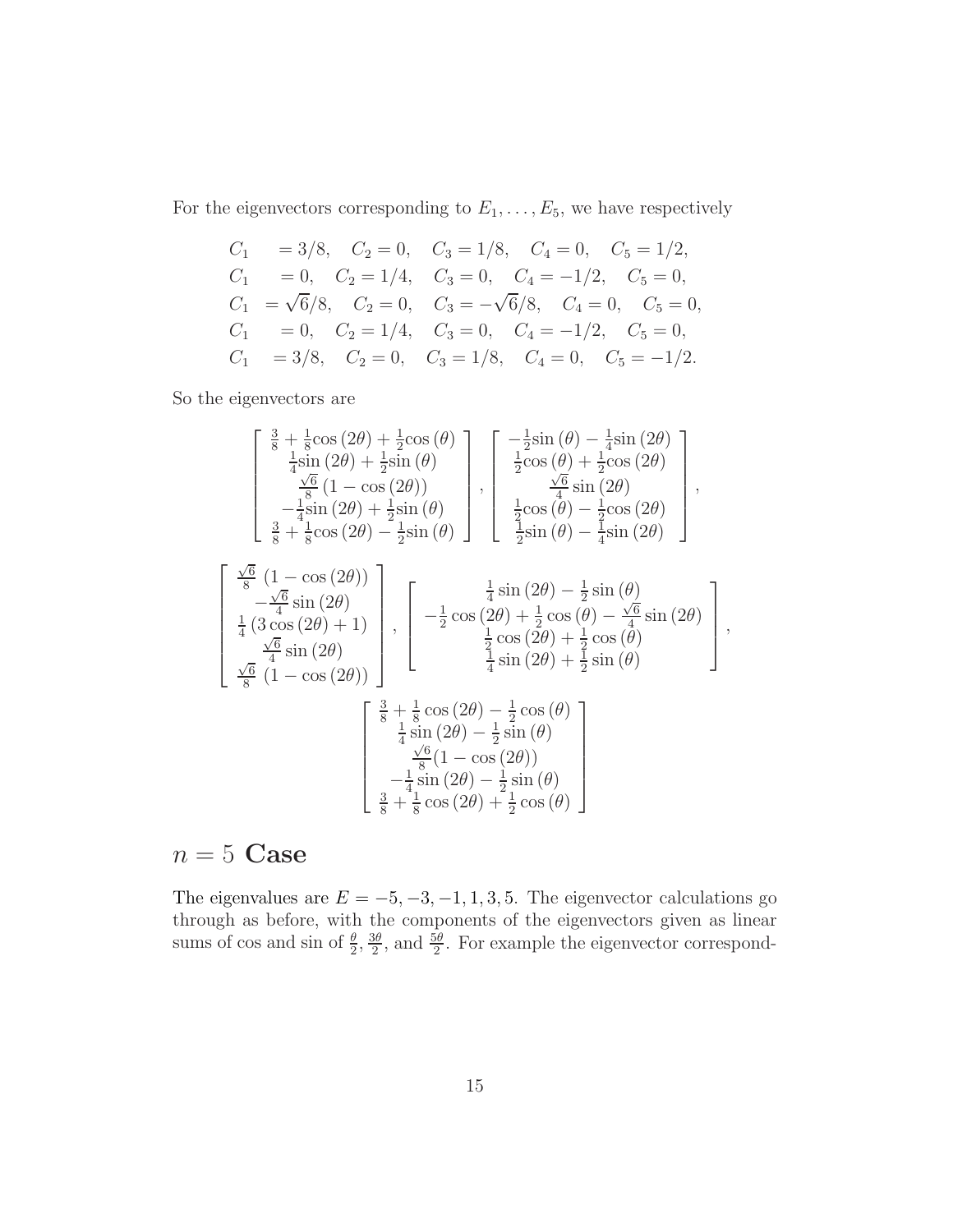ing to  $E = 5$  is

$$
\begin{bmatrix}\n\frac{5}{16}\cos\left(\frac{3\theta}{2}\right) + \frac{5}{8}\cos\left(\frac{\theta}{2}\right) + \frac{1}{16}\cos\left(\frac{5\theta}{2}\right) \\
\frac{3\sqrt{5}}{16}\sin\left(\frac{3\theta}{2}\right) + \frac{\sqrt{5}}{8}\sin\left(\frac{\theta}{2}\right) + \frac{\sqrt{5}}{16}\sin\left(\frac{5\theta}{2}\right) \\
-\frac{\sqrt{10}}{16}\cos\left(\frac{3\theta}{2}\right) + \frac{\sqrt{10}}{8}\cos\left(\frac{\theta}{2}\right) - \frac{\sqrt{10}}{16}\cos\left(\frac{5\theta}{2}\right) \\
\frac{\sqrt{10}}{16}\sin\left(\frac{3\theta}{2}\right) + \frac{\sqrt{10}}{8}\sin\left(\frac{\theta}{2}\right) - \frac{\sqrt{10}}{16}\sin\left(\frac{5\theta}{2}\right) \\
-\frac{3\sqrt{5}}{16}\cos\left(\frac{3\theta}{2}\right) + \frac{\sqrt{5}}{8}\cos\left(\frac{\theta}{2}\right) + \frac{\sqrt{5}}{16}\cos\left(\frac{5\theta}{2}\right) \\
-\frac{5}{16}\sin\left(\frac{3\theta}{2}\right) + \frac{3}{8}\sin\left(\frac{\theta}{2}\right) + \frac{1}{16}\sin\left(\frac{5\theta}{2}\right)\n\end{bmatrix}
$$

.

.

## $n = 6$  Case

The calculations go through as before, with the components of the eigenvectors given as linear sums of cos and sin of  $0, \theta, 2\theta$ , and  $3\theta$ . For example the eigenvector corresponding to  $E = 6$  is

$$
\begin{bmatrix}\n\frac{1}{32}\cos(3\theta) + \frac{3}{16}\cos(2\theta) + \frac{15}{32}\cos(\theta) + \frac{5}{16} \\
\frac{5\sqrt{6}}{32}\sin(\theta) + \frac{\sqrt{6}}{8}\sin(2\theta) + \frac{\sqrt{6}}{32}\sin(3\theta) \\
-\frac{\sqrt{15}}{16}\cos(2\theta) - \frac{\sqrt{15}}{32}\cos(3\theta) + \frac{15}{16} - \frac{\sqrt{15}}{32}\cos(\theta) \\
-\frac{2\sqrt{5}}{32}\sin(3\theta) + \frac{6\sqrt{5}}{32}\sin(\theta) \\
-\frac{\sqrt{15}}{16}\cos(2\theta) + \frac{\sqrt{15}}{32}\cos(3\theta) - \frac{\sqrt{15}}{32}\cos(\theta) \\
\frac{5\sqrt{6}}{32}\sin(\theta) - \frac{\sqrt{6}}{8}\sin(2\theta) + \frac{\sqrt{6}}{32}\sin(3\theta) \\
\frac{5}{16} - \frac{1}{32}\cos(3\theta) + \frac{3}{16}\cos(2\theta) - \frac{15}{32}\cos(\theta)\n\end{bmatrix}
$$

# 5 Determination of multi-quanta eigenstates using purely algebraic methods.

In what follows we are using superfixes to denote distinct eigenvectors, e.g.  $u^i$ ,  $v^i$  and  $V^i$ , the last being the  $\theta$ -dependent eigenvectors of  $H(\theta)$ . We consider only the cases  $n = 1, 2$  to illustrate the technique, other cases follow easily along the same lines.

$$
n = 1
$$
  
\n
$$
\mathbf{e}(\theta) = \begin{pmatrix} -\frac{1}{2}\sin\theta & \frac{1}{2}(1+\cos\theta) \\ -\frac{1}{2}(1-\cos\theta) & \frac{1}{2}\sin\theta \end{pmatrix}, \quad \mathbf{f}(\theta) = \begin{pmatrix} -\frac{1}{2}\sin\theta & -\frac{1}{2}(1-\cos\theta) \\ \frac{1}{2}(1+\cos\theta) & \frac{1}{2}\sin\theta \end{pmatrix}.
$$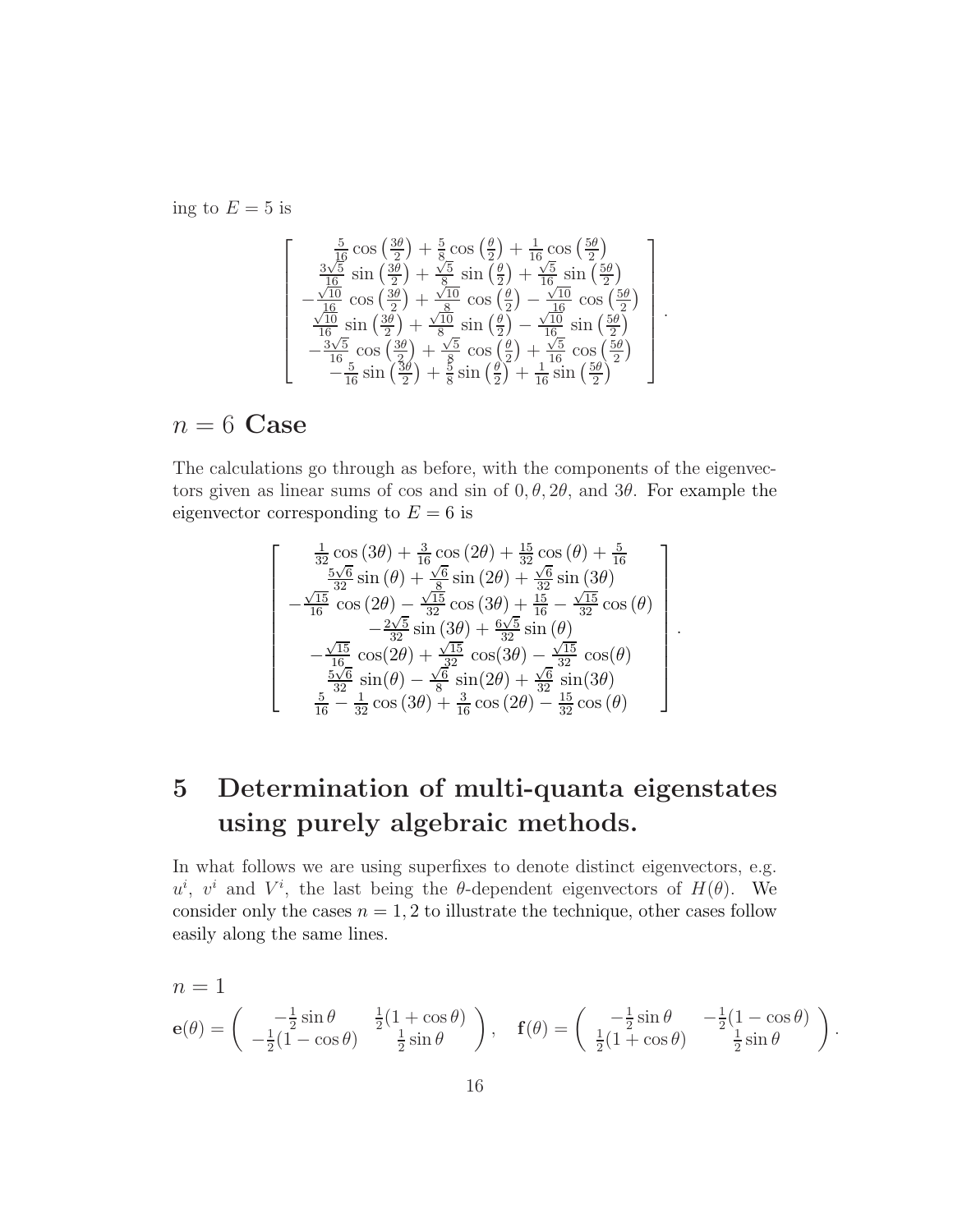$$
\tilde{\mathbf{f}} = \frac{1}{2} \begin{pmatrix} 1 & -i \\ -i & -1 \end{pmatrix}.
$$

$$
u^1 = \begin{pmatrix} 1 \\ i \end{pmatrix}, \quad u^2 = \tilde{\mathbf{f}}u^1 = \begin{pmatrix} 1 \\ -i \end{pmatrix}.
$$

Solve

$$
v^{1} = \begin{pmatrix} 1 \\ 0 \end{pmatrix} = c_{1} \begin{pmatrix} 1 \\ i \end{pmatrix} + c_{2} \begin{pmatrix} 1 \\ -i \end{pmatrix}
$$

for  $c_1 = c_2 = \frac{1}{2}$  $\frac{1}{2}$ . Then

$$
V^{1} = \frac{1}{2} \begin{pmatrix} 1 \\ i \end{pmatrix} e^{-\frac{i\theta}{2}} + \frac{1}{2} \begin{pmatrix} 1 \\ -i \end{pmatrix} e^{\frac{i\theta}{2}} = \begin{pmatrix} \cos \frac{\theta}{2} \\ \sin \frac{\theta}{2} \end{pmatrix}.
$$

Finally

$$
V^{2} = \mathbf{f}(\theta)v^{1}(\theta) = \begin{pmatrix} -\sin\frac{\theta}{2} \\ \cos\frac{\theta}{2} \end{pmatrix}.
$$

These  $V^1$  and  $V^2$  are correct and orthonormal with eigenvalues  $-1$  and 1 respectively.

 $n = 2$ 

$$
\mathbf{e}(\theta) = \begin{pmatrix}\n-\sin \theta & \frac{1}{\sqrt{2}}(1 + \cos \theta) & 0 \\
-\frac{1}{\sqrt{2}}(1 - \cos \theta) & 0 & \frac{1}{\sqrt{2}}(1 + \cos \theta) \\
0 & -\frac{1}{\sqrt{2}}(1 - \cos \theta) & \sin \theta\n\end{pmatrix},
$$
\n
$$
\mathbf{f}(\theta) = \begin{pmatrix}\n-\sin \theta & -\frac{1}{\sqrt{2}}(1 - \cos \theta) & 0 \\
\frac{1}{\sqrt{2}}(1 + \cos \theta) & 0 & -\frac{1}{\sqrt{2}}(1 - \cos \theta) \\
0 & \frac{1}{\sqrt{2}}(1 + \cos \theta) & \sin \theta\n\end{pmatrix}
$$
\n
$$
\tilde{\mathbf{f}} = \frac{1}{2} \begin{pmatrix}\n2 & -i\sqrt{2} & 0 \\
-i\sqrt{2} & 0 & -i\sqrt{2} \\
0 & -i\sqrt{2} & -2\n\end{pmatrix}.
$$

$$
u^{1} = \begin{pmatrix} 1 \\ i\sqrt{2} \\ -1 \end{pmatrix}, \quad u^{2} = \tilde{\mathbf{f}}u^{1} = \begin{pmatrix} 2 \\ 0 \\ 2 \end{pmatrix}, \quad u^{3} = \tilde{\mathbf{f}}u^{2} = \begin{pmatrix} 2 \\ -2i\sqrt{2} \\ -2 \end{pmatrix}.
$$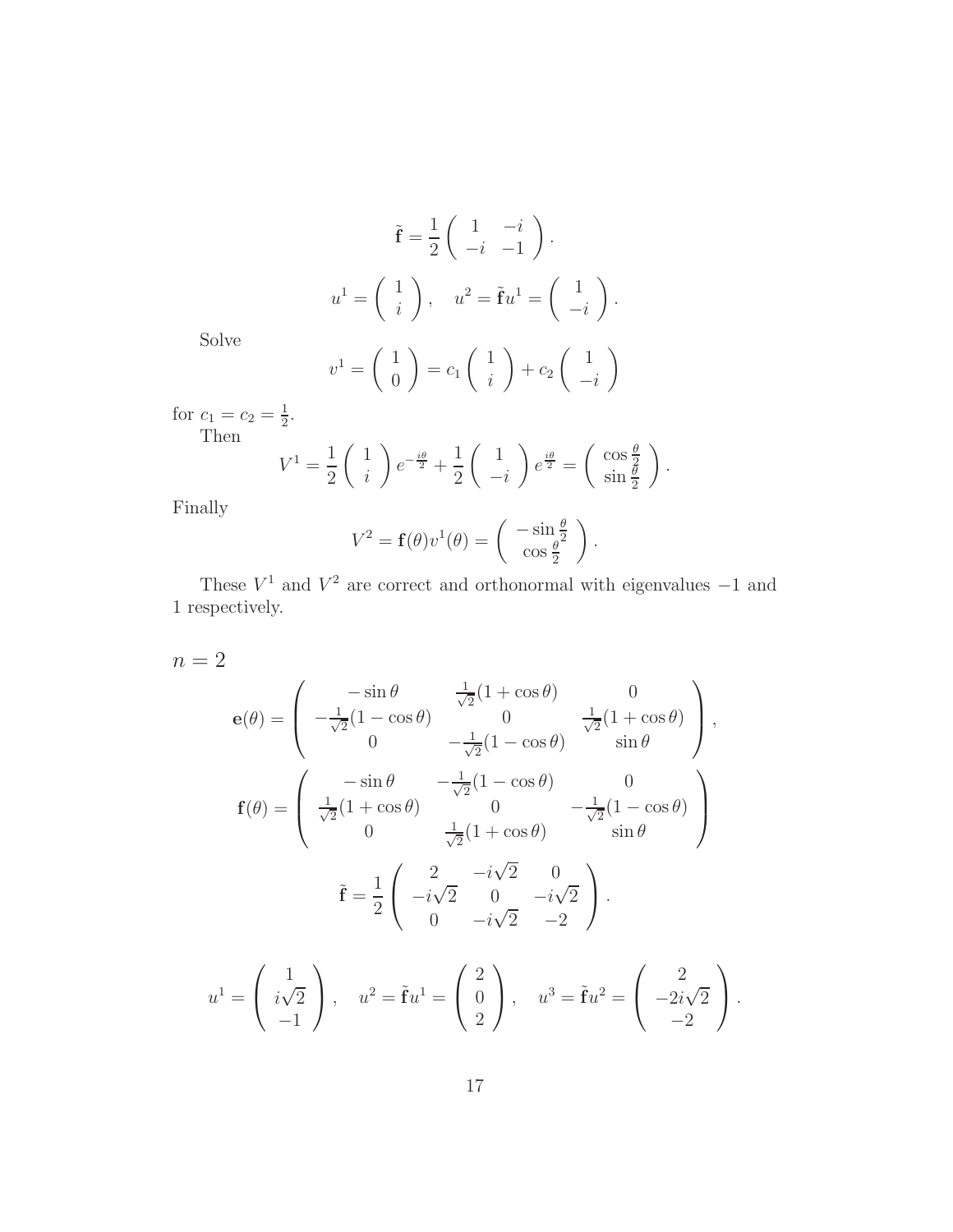We could choose a different normalization here but it doesn't help because it gets sorted at the next stage.

Solve

$$
v^{1} = \begin{pmatrix} 1 \\ 0 \\ 0 \end{pmatrix} = c_{1} \begin{pmatrix} 1 \\ i\sqrt{2} \\ -1 \end{pmatrix} + c_{2} \begin{pmatrix} 2 \\ 0 \\ 2 \end{pmatrix} + c_{3} \begin{pmatrix} 2 \\ -2i\sqrt{2} \\ -2 \end{pmatrix}
$$

for  $c_1 = c_2 = \frac{1}{4}$  $\frac{1}{4}$ ,  $c_3 = \frac{1}{8}$  $\frac{1}{8}$ . Then

$$
V^{1} = \frac{1}{4} \begin{pmatrix} 1 \\ i\sqrt{2} \\ -1 \end{pmatrix} e^{-i\theta} + \frac{1}{4} \begin{pmatrix} 2 \\ 0 \\ 2 \end{pmatrix} + \frac{1}{8} \begin{pmatrix} 2 \\ -2i\sqrt{2} \\ -2 \end{pmatrix} e^{i\theta} = \begin{pmatrix} \frac{1}{2}(1+\cos\theta) \\ \frac{1}{\sqrt{2}}\sin\theta \\ \frac{1}{2}(1-\cos\theta) \end{pmatrix}.
$$

$$
V^{2} = \frac{1}{\sqrt{2}} \mathbf{f}(\theta) v^{1}(\theta) = \begin{pmatrix} -\frac{1}{\sqrt{2}}\sin\theta \\ \cos\theta \\ \frac{1}{\sqrt{2}}\sin\theta \end{pmatrix},
$$

$$
V^{3} = \frac{1}{\sqrt{2}} \mathbf{f}(\theta) v^{2}(\theta) = \begin{pmatrix} \frac{1}{2}(1-\cos\theta) \\ -\frac{1}{\sqrt{2}}\sin\theta \\ \frac{1}{2}(1+\cos\theta) \end{pmatrix}.
$$

It is easy to check that these are orthonormal eigenvectors of  $H(\theta)$  with eigenvalues −2, 0 and 2 respectively.

## 6 Conclusion

We developed general procedures to determine exact eigenstates of mixed quantum-classical Davydov dimer for any value of the amide I quantum number  $n$ . We also determined a closed expression for the eigenenergies in this system, namely, eq.[\(9\)](#page-6-1). In future work, these developments will be applied to the calculation of physical quantities such as the dependence on  $n$  of timedependent probabilities of excitation in each site, the localization threshold, and absorption spectra.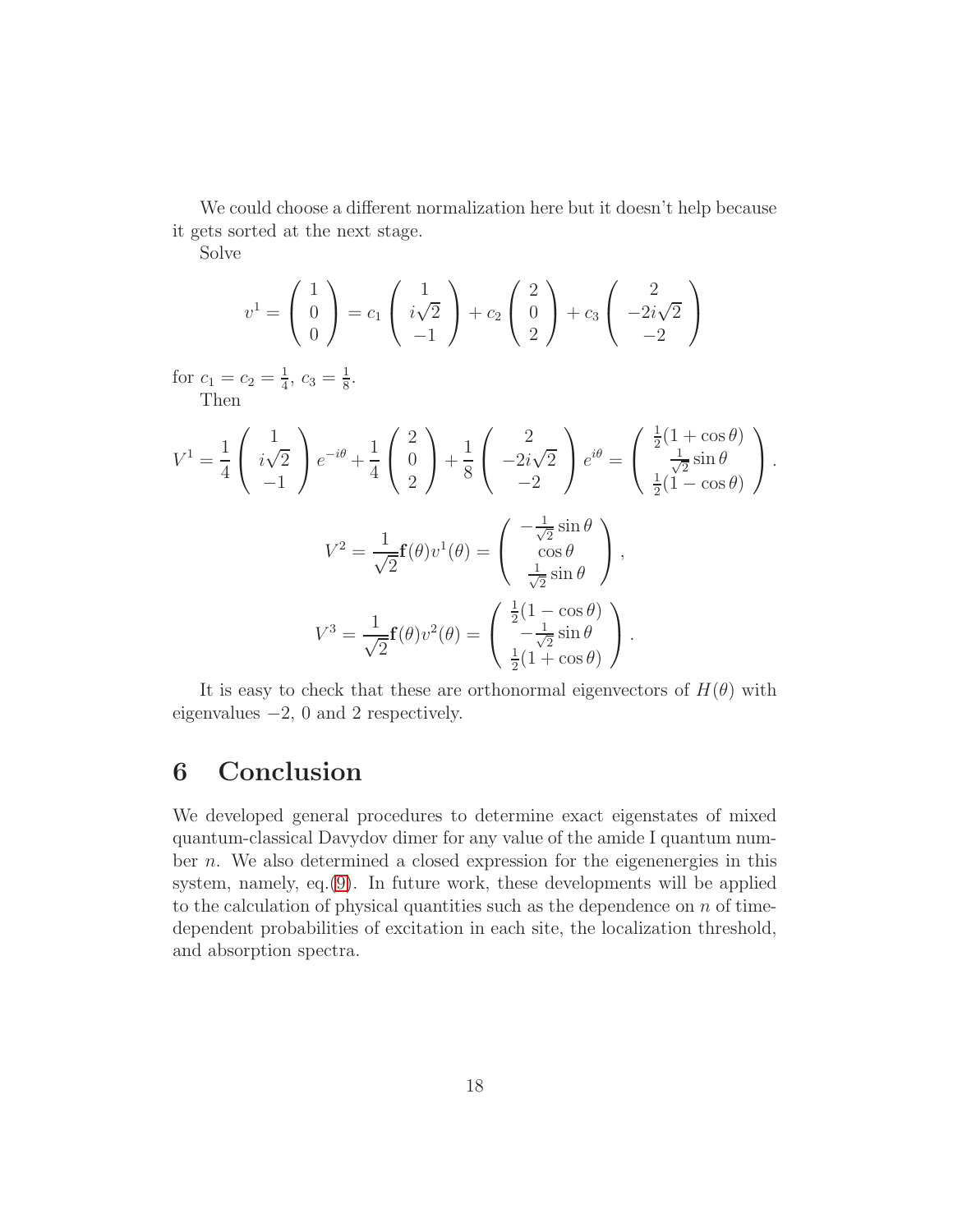### Acknowledgements

L.C. acknowledges Portuguese national funds from FCT (Foundation for Science and Technology) through projects UIDB/04326/2020, UIDP/04326/2020 and LA/P/0101/2020.

## <span id="page-18-2"></span>References

- <span id="page-18-4"></span>[1] Brizhik, L., and Davydov, A. Soliton excitations in one-dimensional molecular systems. phys. stat. sol. (b) 115 (1983), 615–630.
- <span id="page-18-5"></span>[2] Cruzeiro, L. The Davydov/Scott Model for Energy Storage and Transport in Proteins. J. Biol. Phys. 35, 1 (Feb 2009), 43–55.
- <span id="page-18-7"></span>[3] Cruzeiro, L. The VES Hypothesis and Protein Conformational Changes. Z. Phys. Chem. 230 (2016), 743–776.
- [4] Cruzeiro-Hansson, L., and Kenkre, V. Comparison of quantum Monte-Carlo and semiclassical Monte-Carlo results in investigations of the thermal-stability of Davydov solitons. Phys. Lett. A 203, 5-6 (Jul 31 1995), 362–366.
- <span id="page-18-3"></span>[5] Cruzeiro-Hansson, L., and Takeno, S. Davydov model: The quantum, mixed quantum-classical, and full classical systems. Phys. Rev. E 56, 1, B (JUL 1997), 894–906.
- <span id="page-18-1"></span><span id="page-18-0"></span>[6] Davydov, A. S. The theory of contraction of proteins under their excitation. J. Theor. Biol. 38 (1973), 559–569.
- [7] Davydov, A. S. Solitons in Molecular Systems, 2nd ed. Kluwer Academic Publ., Dordrecht, 1991.
- <span id="page-18-6"></span>[8] Georgiev, D. D., and Glazebrook, J. F. Thermal stability of solitons in protein  $\alpha$ -helices. *Chaos, Solitons & Fractals 155* (2022), 111644.
- <span id="page-18-8"></span>[9] Humphreys, J. E. Introduction to Lie Algebras and Representation Theory. Springer, 1972.